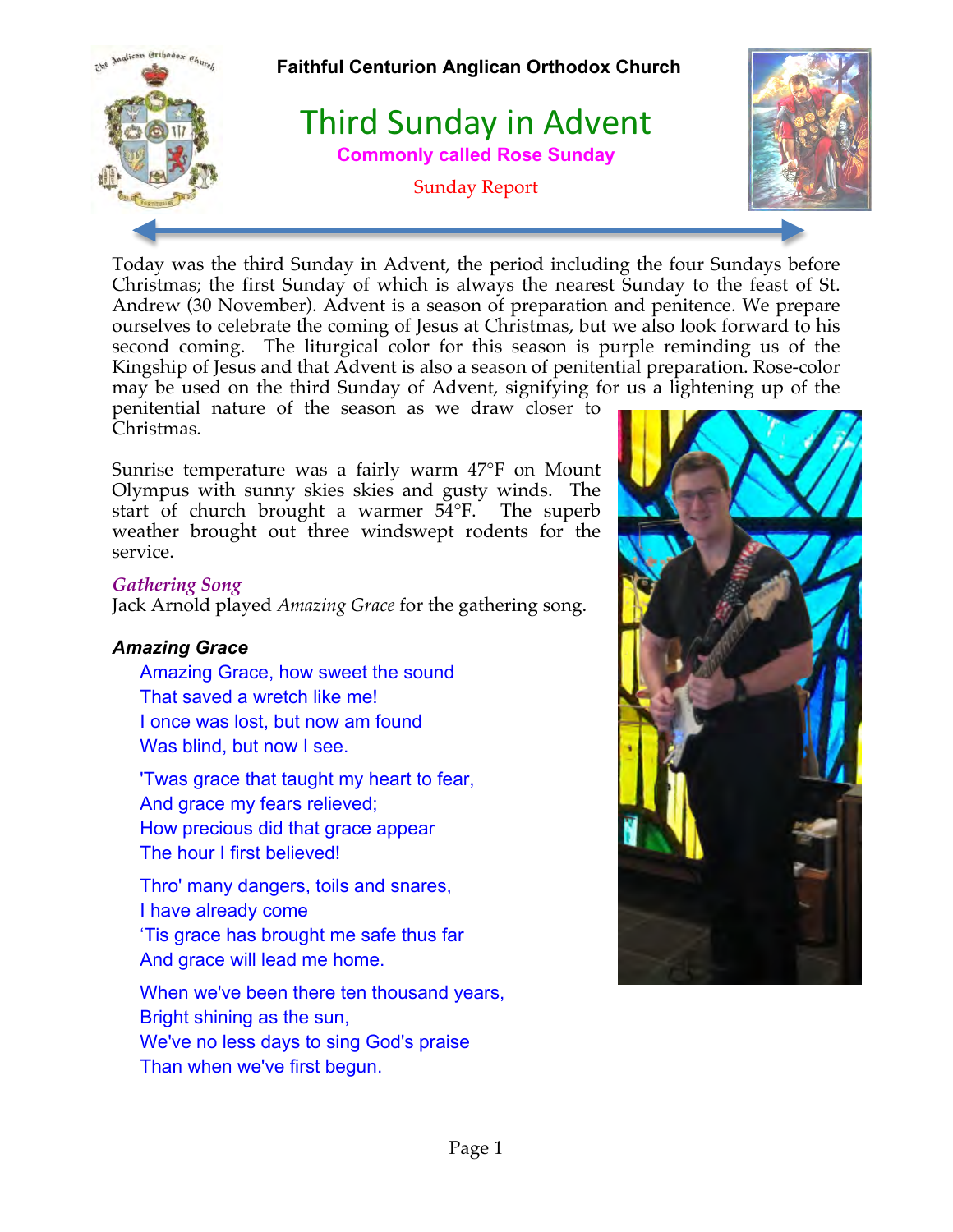We try to pick our gathering songs to have a wonderful message, be easy to sing and suitable for guitar accompaniment. *Amazing Grace* is one of Hap's absolute favorites.

# *On Point*

Someone asked, where do the quotes come from? The answer is from the people who uttered them. But, how did you find them? Oh, that. Some from Bishop Jerry, many from Rev Bryan Dabney, a few from other places, some from Rev Geordie Menzies-Grierson, but overall mostly from Bryan. He always has a few great ones to share. On to the On Point quotes –

Howbeit Jesus... saith... Go home to thy friends, and tell them how great things the Lord hath done for thee, and hath had compassion on thee.

Ye hypocrites, ye can discern the face of the sky and of the earth; but how is it that ye do not discern this time?

*St. Luke 12:56*

*St. Mark 5:19*

For by one Spirit are we all baptized into one body, whether we be Jews or Gentiles, whether we be bond or free; and have been all made to drink into one Spirit.

*I Corinthians 12:13*

*II St. Timothy 4:2*

Preach the word...

Humble yourselves in the sight of the Lord, and he shall lift you up.

*St. James 4:10*

That religion which is reluctant, or forced, whether by fear or by stress of conscience, is spurious... unless the service we render to God flows from the heart, it is no evidence that we are his children.

> *Rev. Dr. Charles Hodge* 19<sup>th</sup> century American theologian and author

I continue to hope and pray that the seemingly inexorable march towards a rending of this Republic can be resolved peaceably, but I am a student of history, and know that once the citizenry has judged the government is a threat and not a servant, then that government will fall, or will continue down the path of becoming monsters, devouring the very people they are sworn to protect.

> *Bob Owens* 21<sup>st</sup> century American commentator (Bloody Calculus, 4-4- 13)

# *Propers*

Each Sunday there are Propers: special prayers and readings from the Bible. There is a Collect for the Day; that is a single thought prayer, most written either before the refounding of the Church of England in the 1540s or written by Bishop Thomas Cranmer, the first Archbishop of Canterbury after the re-founding.

The Collect for the Day is to be read on Sunday and during Morning and Evening Prayer until the next Sunday. If you have a hard time remembering, "Do I read the Collect from last Sunday or next Sunday during the week?" Remember Sunday is the first day of the week. There are also two Bible readings, the Epistle and the Gospel.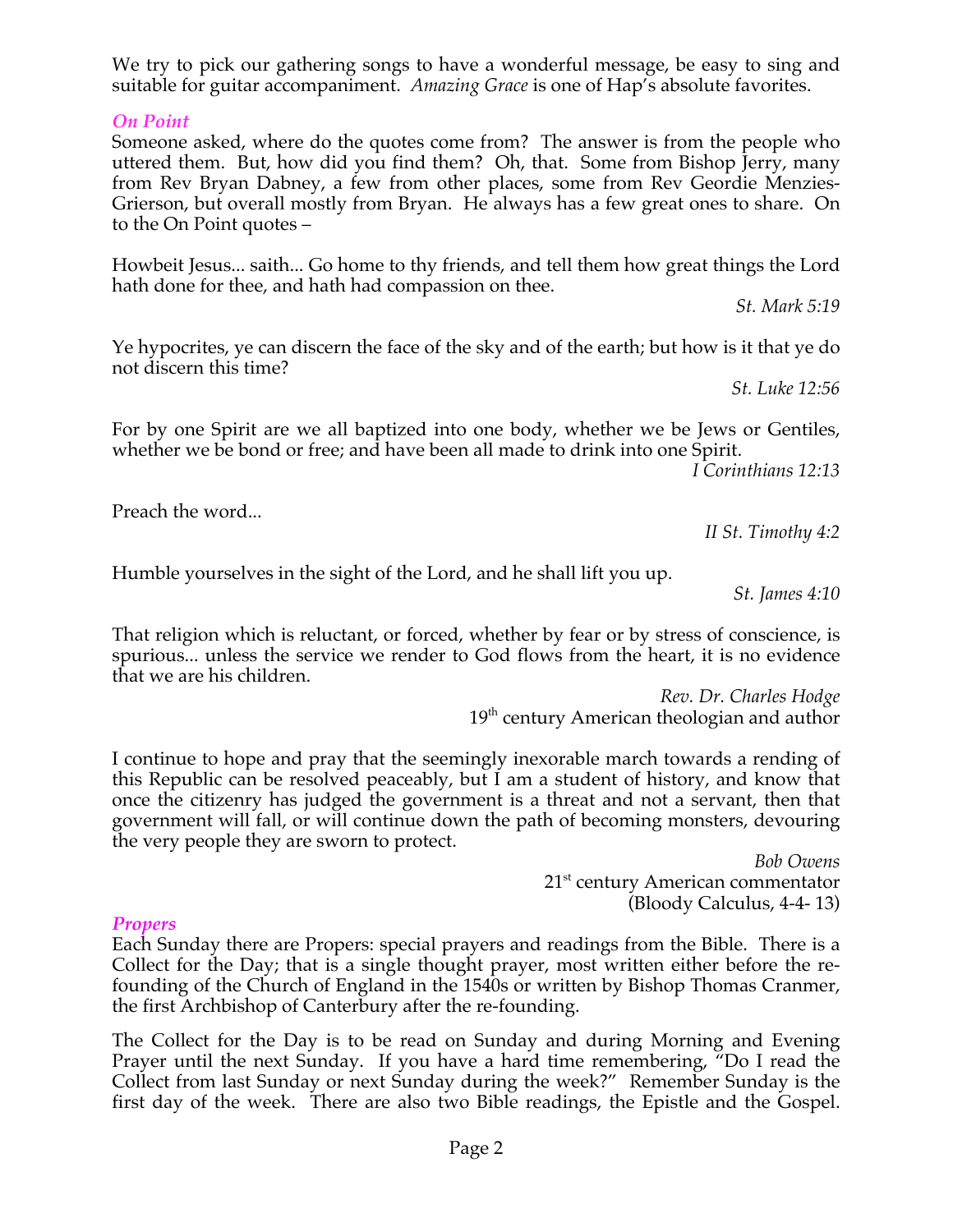While they are "lessons", they are not the First Lesson and the Second Lesson, they are the Epistle and the Gospel. The Epistle is normally a reading from one of the various Epistles, or letters, in the New Testament. The Gospel is a reading from one of the Holy Gospels: Matthew, Mark, Luke and John. The Collect is said by the minister as a prayer, the Epistle can be read by either a designated reader (as we normally do in our church) or by one of the ministers and the Holy Gospel, which during the service in our church is read by an ordained minister.

The propers are the same each year, except if a Red Letter Feast, that is one with propers in the prayerbook, falls on a Sunday, then those propers are to be read instead, except in a White Season, where it is put off. Red Letter Feasts, so called because in the Altar Prayerbooks the titles are in red, are special days. Most of the Red Letter Feasts are dedicated to early saints instrumental in the development of the church, others to special events. Some days are particularly special and the Collect for that day is to be used for an octave (eight days) or an entire season, like Advent or Lent.

The Propers are found on Page 93-94, with the Collect first:

# The Third Sunday in Advent *The Collect.*

**LORD** Jesus Christ, who at thy first coming didst send thy messenger to prepare thy way before thee; Grant that the ministers and stewards of thy mysteries may likewise so prepare and make ready thy way, by turning the hearts of the disobedient to the wisdom of the just, that at thy second coming to judge the world we may be found an acceptable people in thy sight, who livest and reignest with the Father and the Holy Spirit ever, one God, world without end. Amen. **O**

The propers for the First Sunday in Advent can be found on Page 90-92:

The First Sunday in Advent *The Collect.*

**LMIGHTY** God, give us grace that we may cast away the works of darkness, and **A LMIGHTY** God, give us grace that we may cast away the works of darkness, and put upon us the armour of light, now in the time of this mortal life, in which thy Son Jesus Christ came to visit us in great humility; that in the last day, when he shall come again in his glorious majesty to judge both the quick and the dead, we may rise to the life immortal, through him who liveth and reigneth with thee and the Holy Ghost, now and ever. Amen.

¶ This Collect is to be repeated every day, after the other Collects in Advent, until Christmas Day.

Dru Arnold read the Epistle for today, which came from Paul's first letter to the



Corinthians, starting at the First Verse of the Fourth Chapter.

Paul calls on those who would be the ministers of Christ and stewards of the mysteries of God to be good and faithful stewards leading their flock rather than commanding from the rear. He tells them not to be fearful of the judgment of man. In fact, he tells he is not concerned of the judgment of men, or even that of himself, but rather that of God. God knows our hearts and when He judges, He "will bring to light the hidden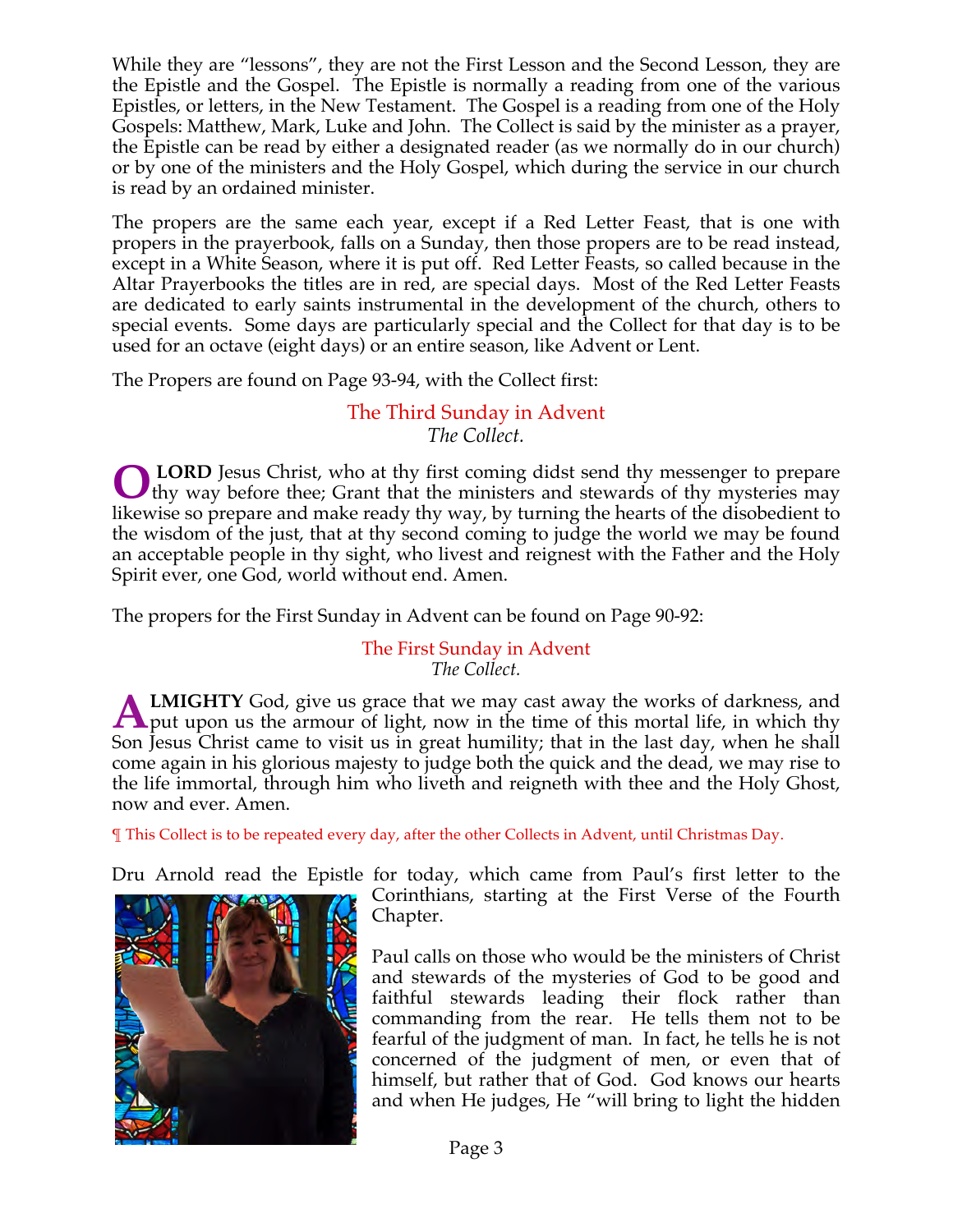things of darkness, and will make manifest the counsels of the hearts: and then shall every man have praise of God."

Let it be fully understood that when Paul writes of ministers and stewards, he is talking of each of us, not just those who are "ordained ministers." We each must be good and faithful stewards of the gifts God has entrusted to each of us. We each must help those around us benefit from the gifts which are freely given.

**ET** a man so account of us, as of the ministers of Christ, and stewards of the mysteries of God. Moreover it is required in stewards, that a man be found faithful. But with me it is a very small thing that I should be judged of you, or of **ET** a man so account of us, as of the ministers of Christ, and stewards of the mysteries of God. Moreover it is required in stewards, that a man be found faithful. But with me it is a very small thing that I should be jud am I not hereby justified: but he that judgeth me is the Lord. Therefore judge nothing before the time, until the Lord come, who both will bring to light the hidden things of darkness, and will make manifest the counsels of the hearts: and then shall every man have praise of God.

Hap Arnold read the Gospel for today which came from the Gospel according to Saint



Matthew, the Eleventh Chapter, beginning at the Second Verse. Now when John the Baptist "had heard in the prison the works of Christ, he sent two of his disciples, and said unto him, Art thou he that should come, or do we look for another?" John was Jesus' cousin and the one who baptized Him and heard God say, THIS IS MY SON IN WHOM I AM WELL PLEASED." Yet, he and the rest of the Jews of the time expected the Messiah to come into Jerusalem in triumph, sit in the temple and rule, commanding, nay compelling the Romans to leave. No doubt marveling at the question, for it was asked of Him who had performed countless genuine miracles, healing the blind, the deaf the lame, "Jesus answered and said unto them, Go and shew John again those things which ye do hear and see: the blind receive their sight,

and the lame walk, the lepers are cleansed, and the deaf hear, the dead are raised up, and the poor have the gospel preached to them. And blessed is he, whosoever shall not be offended in me." As John's disciples parted, Jesus talked to those about him. He asked them concerning John, "What went ye out into the wilderness to see? A reed shaken with the wind? But what went ye out for to see? A man clothed in soft raiment? behold, they that wear soft clothing are in kings' houses. But what went ye out for to see? A prophet?" He was counseling them, trying to help them fully understand the implications of what was around them. He was there! So, he explained that John was not "just" a prophet, but the messenger of God, the man with the flag running before the locomotive. He went on, "For this is he, of whom it is written, Behold, I send my messenger before thy face, which shall prepare thy way before thee." Because Jesus came into this world, not to be the King of the Present, but rather the King of that to Come.

**OW** when John had heard in the prison the works of Christ, he sent two of his disciples, and said unto him, Art thou he that should come, or do we look for another? Jesus answered and said unto them, Go and shew John again those **the Mathem School and Said unto him**, Art thou he that should come, or do we look for another? Jesus answered and said unto them, Go and shew John again those things which ye do hear and see: the blind receive their sight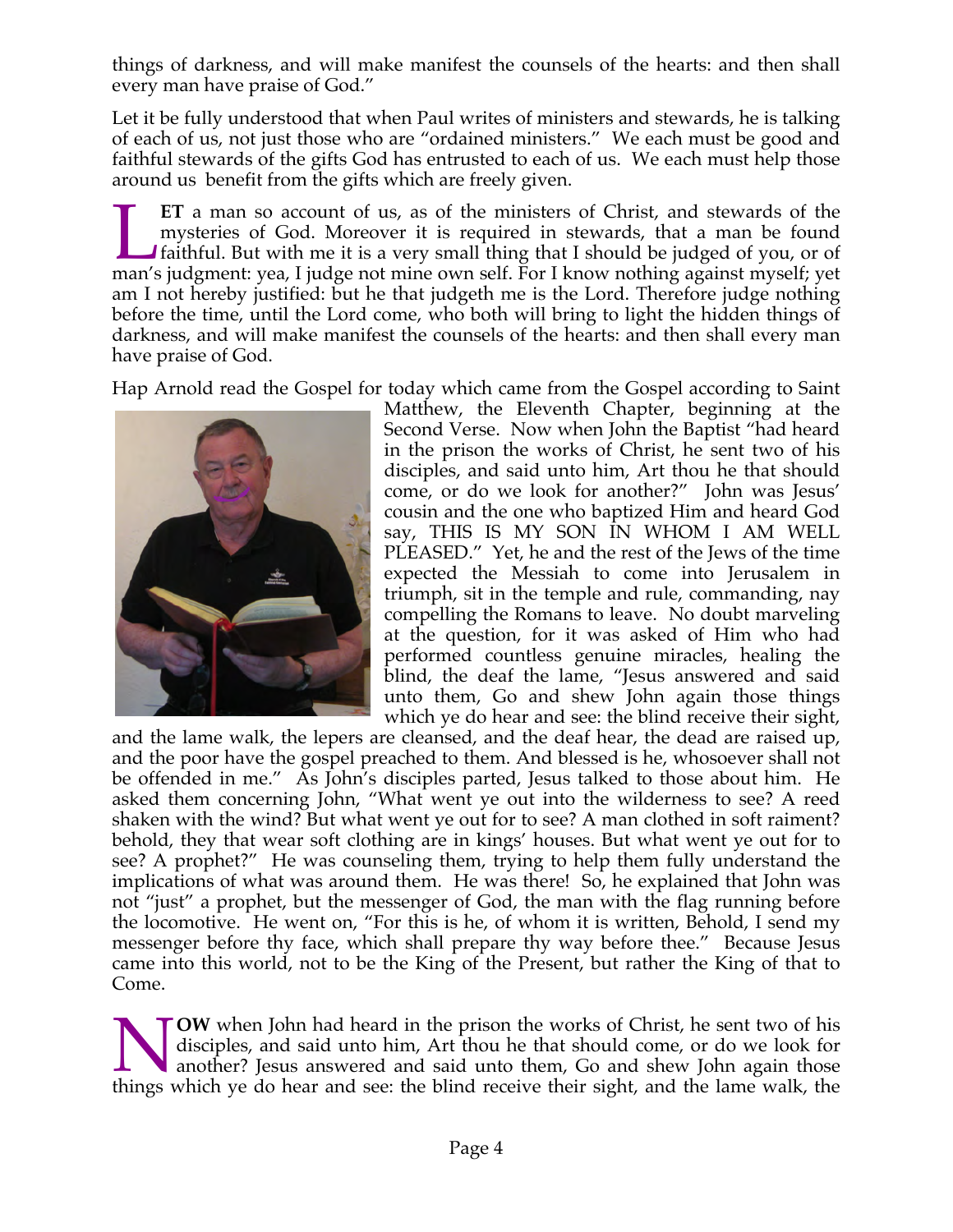lepers are cleansed, and the deaf hear, the dead are raised up, and the poor have the gospel preached to them. And blessed is he, whosoever shall not be offended in me. And as they departed, Jesus began to say unto the multitudes concerning John, What went ye out into the wilderness to see? A reed shaken with the wind? But what went ye out for to see? A man clothed in soft raiment? behold, they that wear soft clothing are in kings' houses. But what went ye out for to see? A prophet? yea, I say unto you, and more than a prophet. For this is he, of whom it is written, Behold, I send my messenger before thy face, which shall prepare thy way before thee.

## *Sermon – Reverend Jack Arnold - Time and Action*

Today's sermon brought the Collect, Epistle and Gospel together and is partly contained in the forewords above.

#### The Third Sunday in Advent *The Collect.*

 **LORD** Jesus Christ, who at thy first coming didst send thy messenger to prepare thy way before thee; Grant that the ministers and stewards of thy mysteries may likewise so prepare and make ready thy way, by turning the hearts of the disobedient to the wisdom of the just, that at thy second coming to judge the world we may be found an acceptable people in thy sight, who livest and reignest with the Father and the Holy Spirit ever, one God, world without end. Amen. **O**

> The First Sunday in Advent *The Collect.*



**LMIGHTY** God, give us grace that we may cast away the works of darkness, and **ALMIGHTY** God, give us grace that we may cast away the works of darkness, and put upon us the armour of light, now in the time of this mortal life, in which thy Son Jesus Christ came to visit us in great humility; that in the last day, when he shall come again in his glorious majesty to judge both the quick and the dead, we may rise to the life immortal, through him who liveth and reigneth with thee and the Holy Ghost, now and ever. Amen.

¶ This Collect is to be repeated every day, after the other Collects in Advent, until Christmas Day.

In the Collect for the Third Sunday in Advent, we are referred to as the ministers and stewards (caretakers) of the mysteries of God, which are the Scriptures and His Word. We ask for help in getting the hearts of the disobedient, by the wisdom of the just, to turn and look to the Kingdom of God for answers and not this world. In view of the recent events, how timely can this prayer be? When we look to the world for solutions, we find the solutions of this world. This world, ruled by the Prince of this world, the Prince of Air, the devil himself! But, what will people think when we reject worldly solutions to worldly problems. There is an answer for that, conveniently following the Collect.

In the Epistle, Paul says that we must not fear of what others would think of us, but rather be concerned about what God would think of what we are doing and what direction he wants us to go in. Rather than fear man, we must switch to fearing God, and doing what He wants. Then perhaps maybe, some in this world will see what we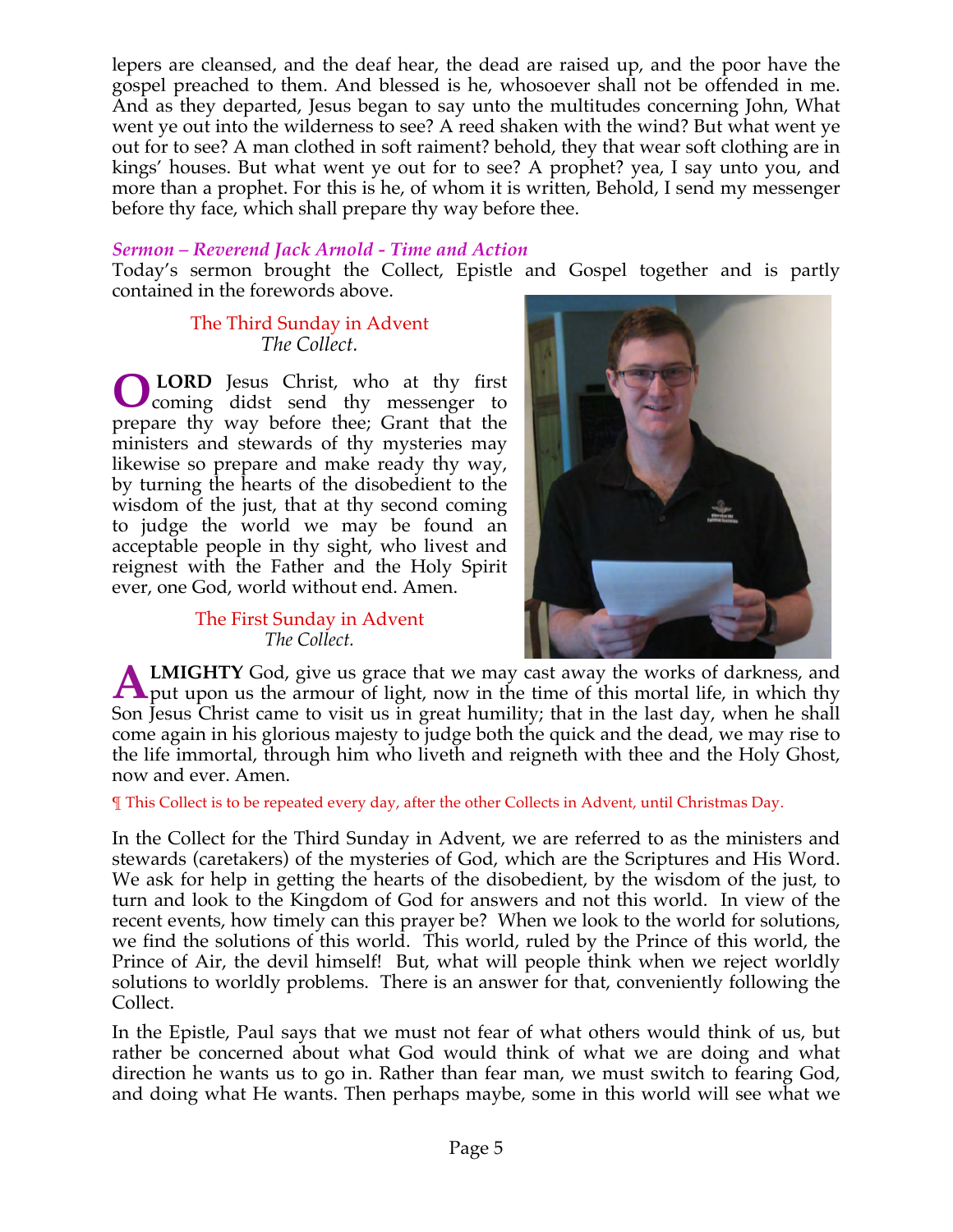are doing for Him and come to know Him and join Him. We will never get anywhere if we follow the ways of this world. As in John 1:11-13 "He came unto His own and His Own received him not. But as many as received Him, to them he gave the power to become the Sons of God, even to them that believe on His name. Which were born, not of blood, nor of the will of the flesh, nor the will of man, but of God."

If we are born of God, then it is He that we must return to and not man. As the verse from John points out, even Jesus came to us and we refused him, so how can we expect any better treatment from man, than of God Himself, who came down for us? But the next part of the verse, tells us what we will get if we join with him. He gave us the power to become the Sons of God, as we are his children. He is giving us our eternal inheritance, if we will but follow Him.

In the Gospel, Christ asks the crowd of what they expected to see? Some great big flashy sign He was going to overthrow the Romans and unite the Jews to conquer the world? No, He did not come to do this, for that would be only a temporary and in fact temporal thing to rule the world. He came for far more than that; to prepare our hearts for eternity and change us from unjust to just creatures, worthy of God's creation and His Hands. He came to mould and to shape us from being roughly made to something very valuable.

To be worthy of the charge and care of His mysteries, we must willing to listen to Him and do whatever we need to do to line ourselves up with what He wants for us, not what we want for ourselves. We must think of others, instead of thinking of ourselves all the time. I must confess that I am guilty of this, but I am always working on trying to reverse this, as we must, in order to walk with Him. We must be willing to never give up and persevere; if we follow this, we will keep getting better and better all the time.

Life is a continual process of learning in every aspect of our lives, not least of these aspects is our spiritual growth and development. The Japanese have a word for this, introduced into their industry by the American engineer W. Edwards Deming, **Kaizen** (改善) that is to say continuous improvement. Never perfect, but always endeavoring to improve. Day by day.

To care for the mysteries of God properly, we must keep learning in our spiritual lives and if we do this, we will keep growing more and more every day. Reading the Scriptures is one way to further our spiritual development, as well as helping others without thought for ourselves. We must keep doing a combination of these and similar things, if we expect to be able to facilitate our spiritual growth and change the minds of the disobedient and the unjust.

As He came to change us for the better, Paul and the Collect remind us to do the same for the others. We often resist this change, when perhaps we should not. We must put our hearts and minds together and think about what God wants us to do in the end rather than what we want to do. Put God first and all will be well, is what can be taken from today's collects and lessons, ultimately. We must be willing do to this, then we can be properly caring for the mysteries of God.

Heaven is at the end of an uphill trail. The easy downhill trail does not lead to the summit.

The time is now, not tomorrow. The time has come, indeed. How will you ACT?

It is by our actions we are known.

# **Be of God - Live of God - Act of God**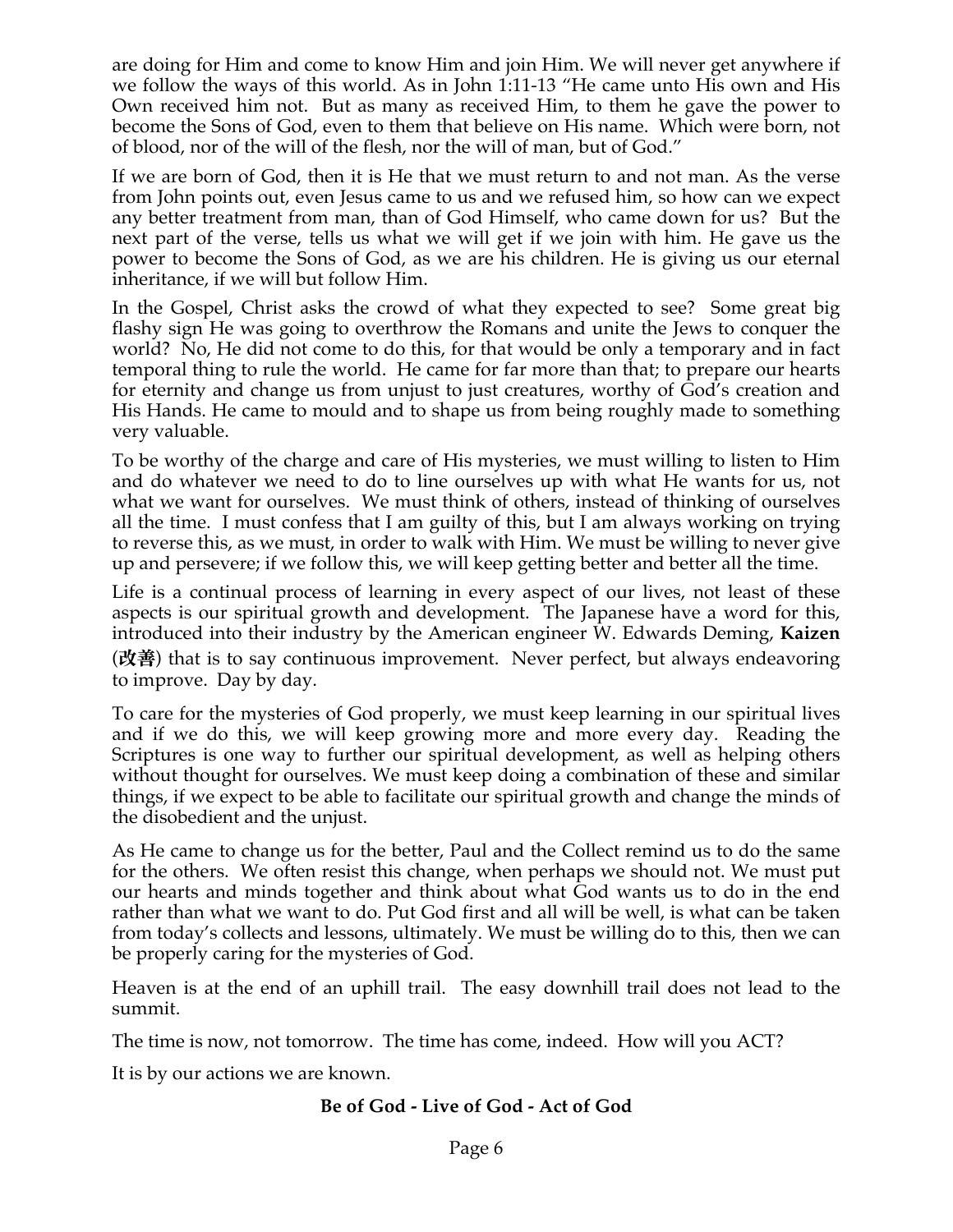## *Bishop Ogles' Sermon*

We are oft fortunate to get copies of Bishop Jerry's sermon notes. Today is one of those

Sundays. Today's sermon starts off with the collect, and like always, it will give you a lot to consider in your heart.

Mr. Donald Lee Fultz is being ordained to the Diaconate at St Peter's today. The following sermon is taken from the Gospel Lection for the ordination of Deacons:

Sermon Notes Ordination of Donald Fultz to the Diaconate Third Sunday in Advent 15 December 2013, Anno Domini St Peter's Anglican Church



Opening Prayers:

# *For the Church*.

 **GRACIOUS** Father, we humbly beseech thee for thy holy Catholic Church; that **O** GRACIOUS Father, we humbly beseech thee for thy holy Catholic Church; that thou wouldst be pleased to fill it with all truth, in all peace. Where it is corrupt, purify it; where it is in error, direct it; where in anything it is amiss, reform it. Where it is right, establish it; where it is in want, provide for it; where it is divided, reunite it; for the sake of him who died and rose again, and ever liveth to make intercession for us, Jesus Christ, thy Son, our Lord. *Amen*.

**LMIGHTY** God, the giver of all good gifts, who of thy divine providence hast **ALMIGHTY** God, the giver of all good gifts, who of thy divine providence hast appointed divers Orders in thy Church; Give thy grace, we humbly beseech thee, to all those who are to be called to any office and administration in the same; and so replenish them with the truth of thy doctrine, and endue them with innocency of life, that they may faithfully serve before thee, to the glory of thy great Name, and the benefit of thy holy Church; through Jesus Christ our Lord. Amen.

Processional Hymn is Advent Hymn #005 (Lo, He Comes)

*35 Let your loins be girded about, and your lights burning; 36 And ye yourselves like unto men that wait for their lord, when he will return from the wedding; that when he cometh and knocketh, they may open unto him immediately. 37 Blessed are those servants, whom the lord when he cometh shall find watching: verily I say unto you, that he shall gird himself, and make them to sit down to meat, and will come forth and serve them. 38 And if he shall come in the second watch, or come in the third watch, and find them so, blessed are those servants*. (Luke 12:35-38)

The first requirement of any clergy, whether Deacon, Priest, or Bishop, is to have a humble heart. In fact, that is a requirement for everyone who calls themselves Christian.

But for the clergyman, it becomes a much more grave and solemn qualification. The clergy must render the same respect for the people as they render unto him; and that respect must be earned through a humble and contrite spirit.

The Office of Deacon, Mr. Fultz, is a most important and necessary one. You will share the care and teaching of souls with the priest, conduct Morning/Evening Prayer in his absence, preach the Word in due season, and assist in any other way that your bishop prescribes.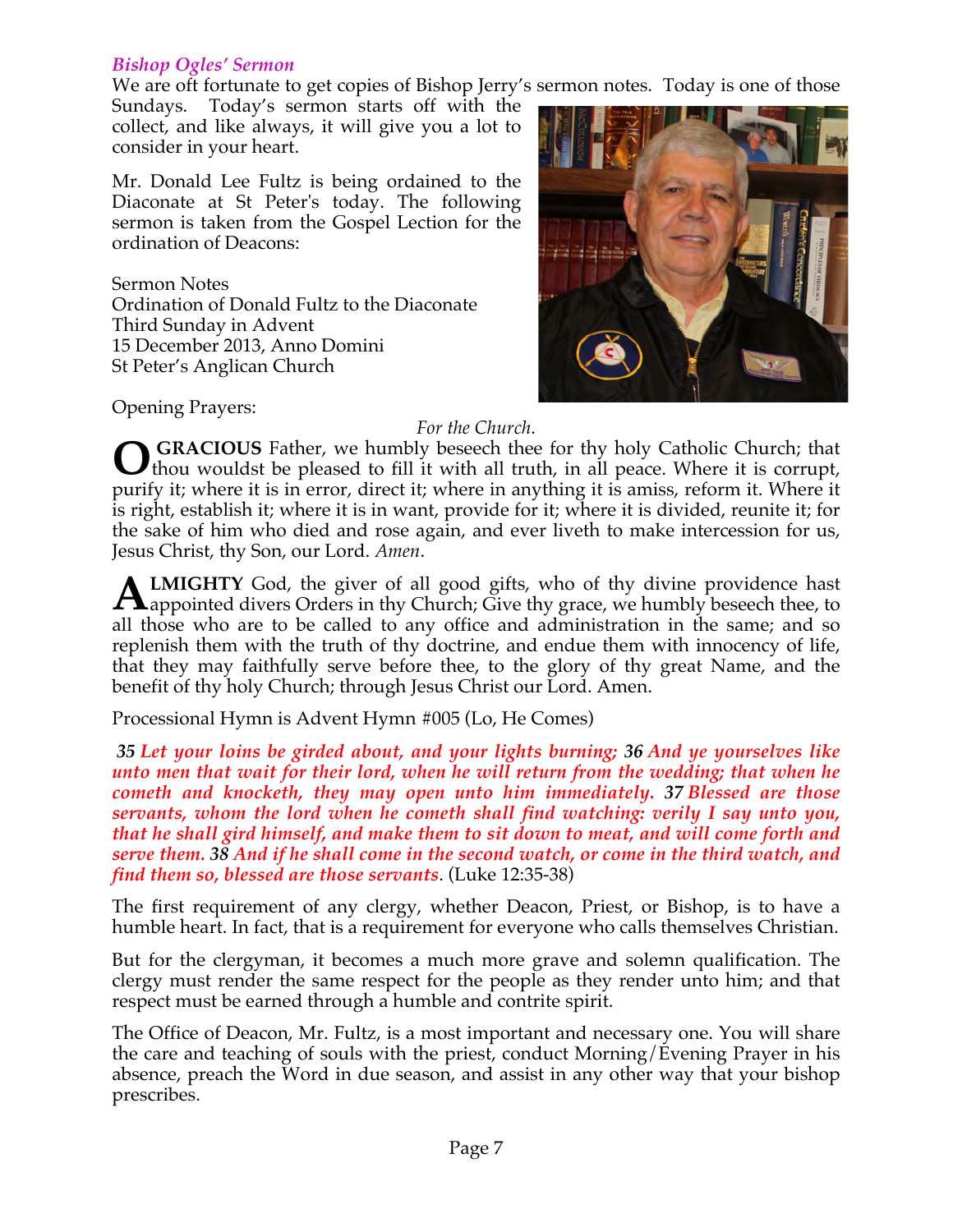## *35 Let your loins be girded about, and your lights burning*

The Shepherd of the Church is neither, Bishop, Priest, or Deacon, but the Lord Jesus Christ. He is the Good Shepherd of the Sheep.

But He has granted to His ministers the duty of safeguarding the sheep. He also grants us the privilege of feeding them in green pastures of His Word, and watering them I the still waters of His Holy Spirit.

Our lights that we must keep burning are those of Jesus Christ and His Gospel.

## *36 And ye yourselves like unto men that wait for their lord, when he will return from the wedding; that when he cometh and knocketh, they may open unto him immediately.*

The clergyman is not higher than the people to whom he ministers, except by His calling and office to preach the word and conduct the services of the church.

But the clergyman stands as an example of Christ-like love and care for those precious souls that God has placed in his care.

The clergyman must be alert for all evidences of error of understanding the Word, and improper execution of worship.

The devil does not rest either night or day. We must be on guard against thaqt old roaring lion who seeks the destruction of souls – including, and most particular, our own.

In what manner must the deacon, priest, or bishop approach his formidable calling?

We find the answer in 1 Peter 5:1-4

"*1 The elders which are among you I exhort, who am also an elder, and a witness of the sufferings of Christ, and also a partaker of the glory that shall be revealed: 2 Feed the flock of God which is among you, taking the oversight thereof, not by constraint, but willingly; not for filthy lucre, but of a ready mind; 3 Neither as being lords over God's heritage, but being ensamples to the flock. 4 And when the chief Shepherd shall appear, ye shall receive a crown of glory that fadeth not away.*" (1 Peter 5:1-4)

If we are the example that we are admonished to be, the people will respond in the same kind of love and respect with which we conduct our lives and actions toward them.

Note the term the Lord repeatedly uses for the ministers – SERVANTS! Not lords, or masters, but lowly ministers. If we ever forget that principle, we have lost our salt and savour as His ministers. *37 Blessed are those servants, whom the lord when he cometh shall find watching: verily I say unto you, that he shall gird himself, and make them to sit down to meat, and will come forth and serve them.*

The clergyman SERVES. He is not a dictator or a potentate demanding that reverence due God alone. The respect shown him is the kind that he earns demonstrates to those people in his care.

Sometimes the minister is called upon to serve in menial tasks. He is not above sweeping the floors and cleaning the church if necessary.

*38 And if he shall come in the second watch, or come in the third watch, and find them so, blessed are those servants*.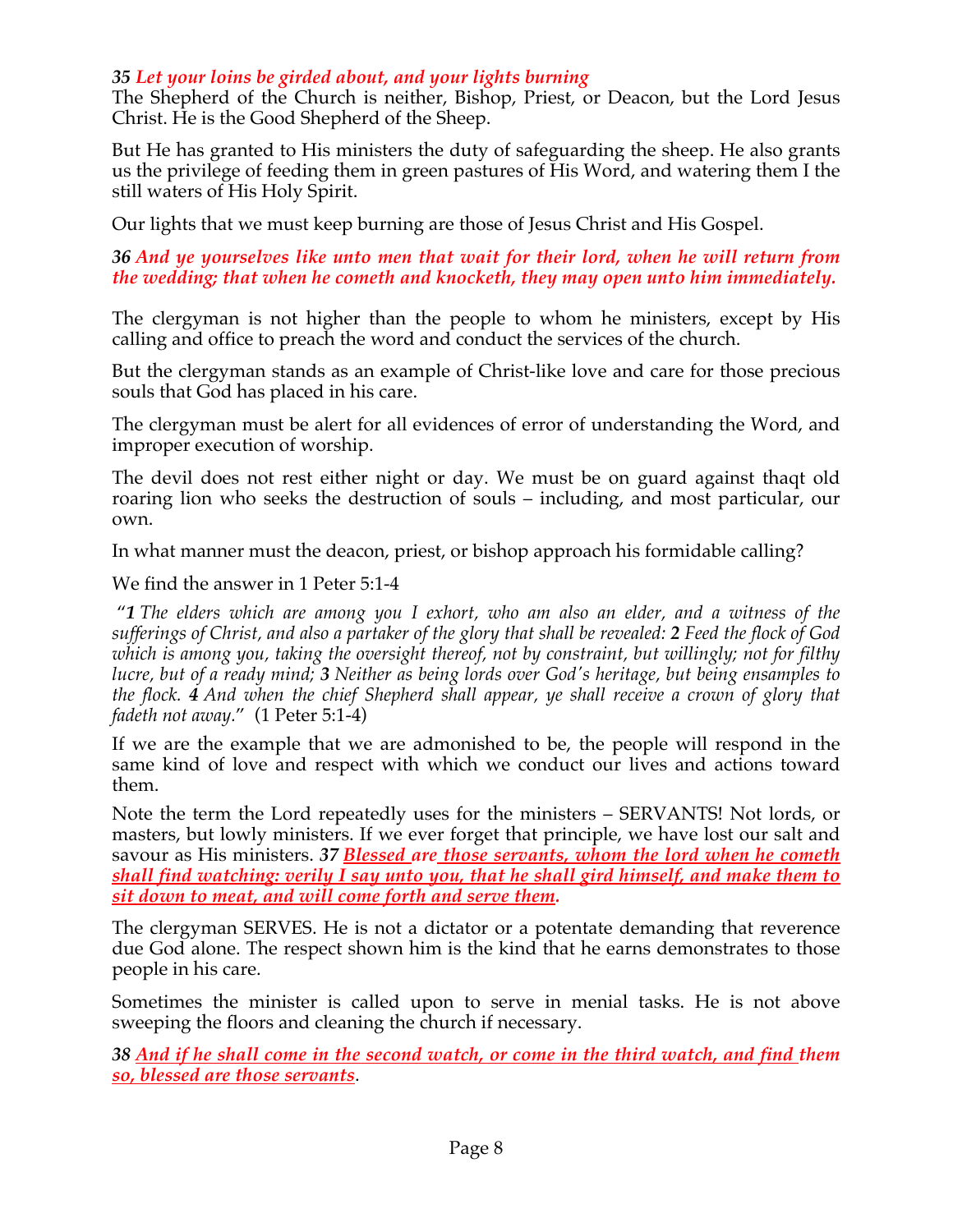The minister is to be ready for service at every need. It matters not how well he knows the word or preaches if he has no love for his own cure, or those poor who linger beyond the walls of the church.

We do not indulge in vain speculation on prophecies of Christ soon return, but we are to be ready, and prepare of charges to be ready, at ANY time of the Lord's return.

John Jasper - 1812-1901 89 years of age.

# **BACKGROUND Sixth Mount Zion Baptist Church**

Seeing that they wouldn't leave, he composed himself and walked back toward the edge of the pulpit.

And leaning over it, he said something like this: "Brothers and sisters, when I think of the glory that shall be revealed in us; when I think of the marvelous provisions of God's amazing grace; when I think of the things which I have not seen, neither hath ear heard, nor entered into the heart of man to even imagine the things that God hath prepared for his own, I can visualize that day when old John Jasper's last battle has been fought and the last burden has been borne. I can visualize that day when this tired servant of God shall lay down his burdens and walk up to the battlements of the city of God. Then as I stand outside the beautiful gate, I can almost hear the mighty angel on guard say, 'John Jasper, you want your shoes?'"

And I'm going to say, of course I want my shoes; my golden slippers to walk the golden streets of the city of God, but not now.

"Then I can hear the mighty angel as he says, 'John Jasper, do you want your robe?'"

And I'm going to say, of course I want my robe; the robe of linen clean and white which is the righteousness of the saints, but not now. "Then the angel will say, 'John Jasper, do you want your crown?'"

And I shall say, of course mighty angel, I want all the reward that's coming to me, but not now.

"And I can hear him as he says, 'John Jasper, would you like to see Moses, the great lawgiver who led God's people out of bondage on the way to the promised land?'"

And I'm going to say, of course mighty angel, I want to hear Moses sing the song of Moses and the Lamb, but not now.

"Then the angel will say, 'John Jasper, wouldn't you like to see Elijah, the great prophet who called down fire from heaven? Wouldn't you like to shake hands with John, the beloved disciple who leaned on the Master's breast at the Last Supper? Wouldn't you like to shake hands with Paul, the great apostle to the Gentiles and the greatest church planter and soul winner of all time?'"

And I'll say, of course mighty angel, I want to know and to shake hands and to commune with those, the saints of God, who have won the incorruptible crown. Yes, I have some loved ones over there I want to see too, but not now. You see, mighty angel, first of all, before anything else, first and foremost, I want to see my Jesus. I want to see the stripes He bore for me, the nail prints that were rightly mine, and His side that was rent for me so that I, John Jasper, would not have to die the death. I want to see the smiling face of my Lord and touch the hem of His Holy Garment. Then, I will see all of the other wonders of Heaven."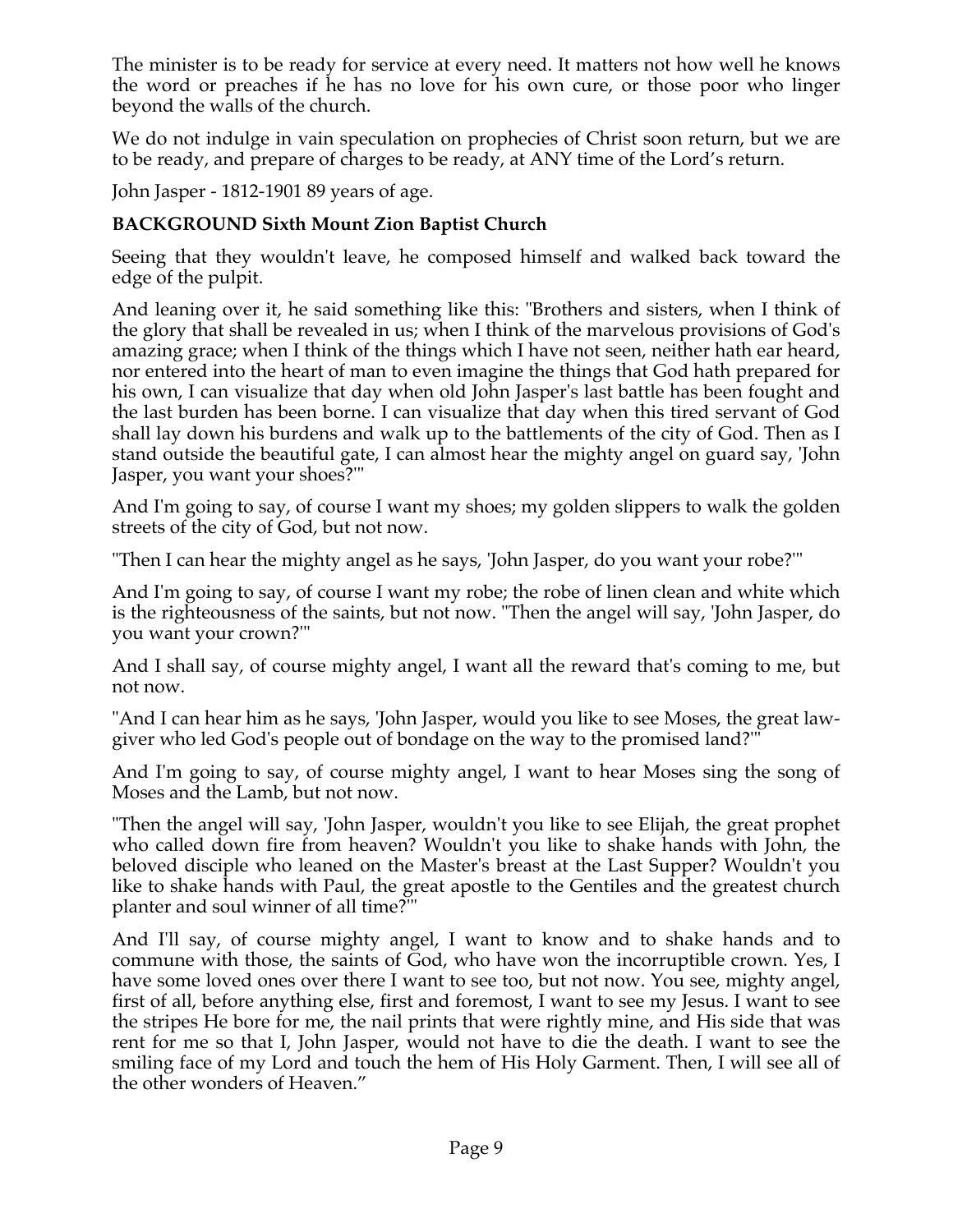Every minister should have that humble grace and servant-spirit of the old slave, John Jasper.

# *Bishop Dennis Campbell's Sermon*

Bishop Dennis is a brilliant speaker. He is able to take biblical precepts and make them



perfectly understandable, even to me. Oft he provides the text of his sermons and I take the utmost pleasure in passing them on:

> **Ministers and Stewards** 1 Corinthians 4:1-5, Matthew 11:2-10 Third Sunday in Advent December 15, 2013

In 1 Corinthians 4:1 and 2, the Bible addresses the issue of the nature of the ministry in the New Testament

Church. Written by the Apostle Paul under the direction of the Holy Spirit, these verses help the Corinthians, and through them, all Christians, understand who and what a minister is. The Corinthian Christians were not Jews. Therefore, they were not raised in a home or culture that worshiped God. They did not know the Old Testament. They did not know the synagogue. They knew only the pagan temples and the rudimentary understanding of the Gospel they were able to learn during Paul's two year ministry in Corinth. And they knew Christ. I admire them for trying to be faithful to Christ in a hostile culture, with very limited understanding of the Scriptures, and with only novice clergy to lead them in the faith and worship of God after Paul left. But I have to recognize the fact that the Corinthians compromised the Faith. They mixed Christian doctrine with pagan mythology, and they tried to worship God the way they formerly worshiped their pagan idols. This brought them into serious trouble, so serious the Apostle Paul, referring to their corruption of the Lord's Supper, wrote, "For this cause many are weak and sickly among you, and many sleep" (1 Cor. 11:30). Many are dead because of their abuse of the things of God.

 A big part of the problem in Corinth was the large number of self appointed apostles teaching and leading people into wrong and heretical doctrines and practices. Paul has spent much of the first three chapters of 1 Corinthians addressing this problem. He started in the very first verse, saying, he is "called to be an apostle of Jesus Christ through the will of God." From there he defended and explained his calling and ministry. He was not boasting. He was not claiming to be a great man or trying to force the people to honour him. He was simply telling them he was a real apostle, called and commissioned by Jesus Christ for this ministry, and the others in Corinth who claimed to be apostles, were not. In chapter two he said the Corinthians can tell a true minister of Christ by the way he builds upon the foundation Paul laid when he was preaching and teaching in Corinth. That foundation is Jesus Christ (1 Cor. 3:11, 12).

In chapter four he returns to the issue of his true apostleship and what that means in the way the people of Corinth should think of him and the other true Apostles. How should they account the Apostles? How should Christians account any real minister of the word? The first thing he says is "let a man so accounts us, as of the ministers of Christ." It is interesting to read this verse in the original Greek. We all know that the Latin word from which we derive our English word "minister" means "servant" or "slave," and I expected to find the Greek equivalent for it in 1 Corinthians 4:1. I was shocked (again) to find that the Greek says, "let a man so account us as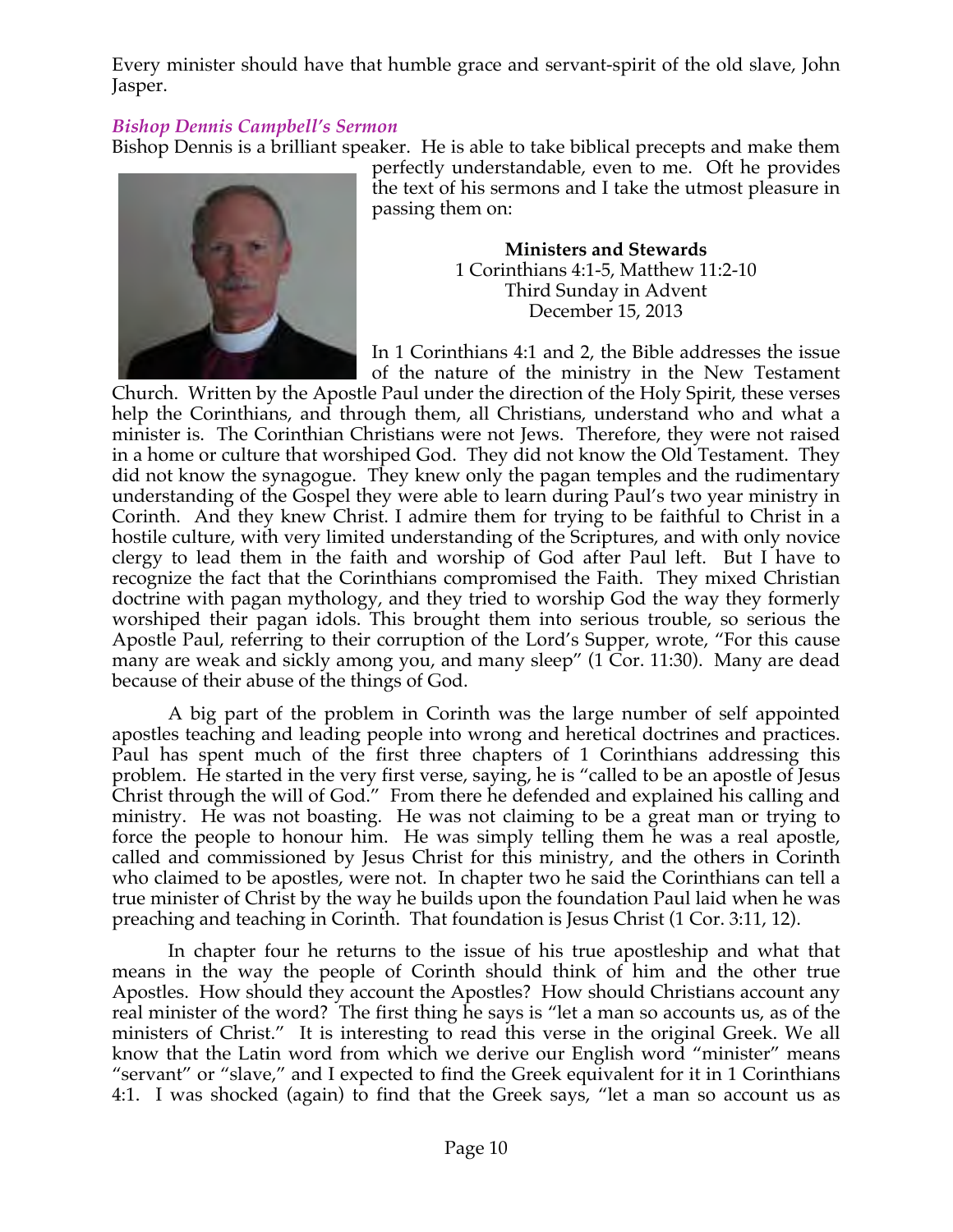official representatives of Christ." Paul is saying something similar to what he wrote in 2 Corinthians 5:20, where, again, writing about the Apostles and their relationship to the Church he said, "we are ambassadors for Christ, as though God did beseech you by us."

There was something special and unique about the ministry of the Apostles. They occupied and performed a unique ministry in the Church and their office ended when the last one, probably John, died. There are no more Apostles. There is an apostolic ministry in the Church, and listen very carefully to what I am saying here, because the apostolic ministry is different from the office of an Apostle. The apostolic ministry is the ministry that continues to preach and teach the Faith and Practice given to the Church by Christ through the Apostles. There is much more that I want to say on this subject, and I hope to return to it soon. For now I must simply say that a man who is dully called and ordained, and who preaches and teaches the Apostolic Faith and Practice, is to be regarded as an official representative of Christ. He is called and ordained to his ministry by God through the Church, and God Himself uses that man to lead His people.

There is another word in 1 Corinthians 4:1 I want to talk about for a moment, and that word is "stewards." A steward is a person who cares for some one or some thing for the benefit and in the service of another. In Roman times, which is when the New Testament was written, it usually referred to a slave who was put in charge of his master's property. A steward had authority from the master to direct the property, and other servants, for his master and according to the master's directions. A steward could be in charge of the kitchen, the house, the estate, or several estates. There are three main points I want to make about stewards. First, he was installed in his position by the master. Second, he acted by the authority of the master. Third, the property and other servants did not belong to him. Fourth, he was accountable to the master for his actions. "It is required in stewards that a man be found faithful."

I want to turn quickly to what the Apostles and those who carry on the Apostolic Faith and Practice are stewards of. We are stewards of the mysteries of God. That, in its purest sense, means the Faith. It is our task to "preach the word," as Paul wrote to Timothy. It is our task to guard and keep the Faith pure, to defend it from enemies. It is not within our authority to change the faith in any way. It is not ours to change. We preserve it for our Master.

The Apostolic Faith and Practice is given to us in the Bible, so we are stewards of the Bible. We are to proclaim its message and to preserve it unaltered for future generations. We are to teach all of what Jesus commanded. That is the Apostolic Faith. We are also stewards of the Apostolic Practice. We are called to preserve the practice of the Apostles in worship, Church ministry and organisation, and public and private life as followers of Christ. We are stewards of the Apostolic Practice, not innovators and inventors of new and better things.

We are stewards of the Sacraments. The sacraments are not given to individual Christians; they are given to the Church. When a person is baptized he is baptized into the Church, and especially into the local manifestation of the Church, which is the local congregation. He is not baptized to be a Christian at large. Sometimes there is no viable church to attend where a person lives. Such a person can be a member of a believing church outside of his area, as many of our Anglican Orthodox members are. But church membership and participation are important parts of following Christ. The Lord's Supper is given to and celebrated by and in the context of the Church. It is not to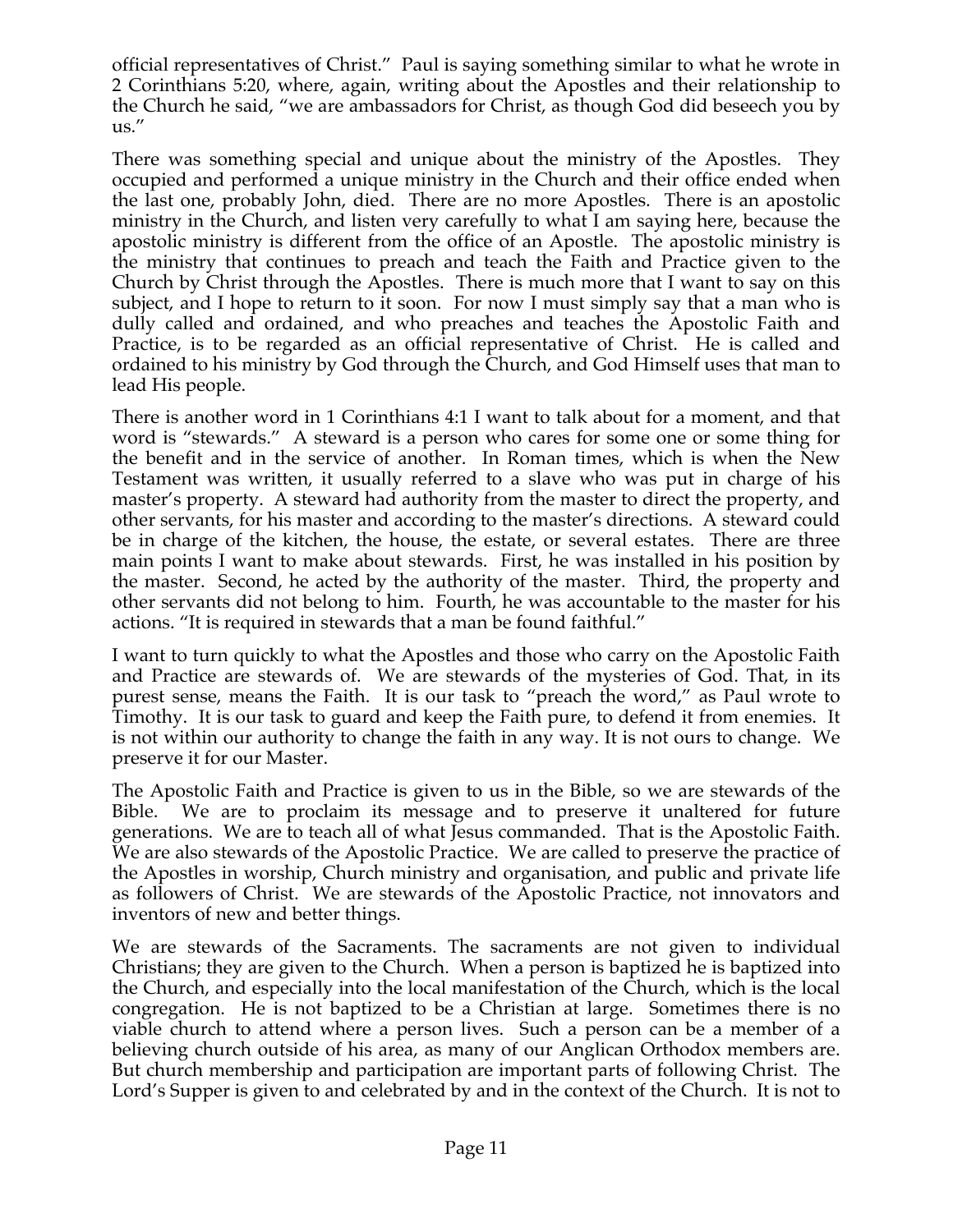be celebrated by random groups of Christians who happen to meet at the RV park or at the beach. It is celebrated under the authority of the Church.

Finally, we are stewards of the Church herself. We are responsible for leading and teaching the Church in the things of Christ. We are responsible for ordering and organizing the Church according to the pattern given in Scripture.

I know this is a brief and sketchy presentation, and each of the points and sub points I have made today could be a sermon, or a book, or a library of its own. I hope to preach more about them in the future, especially those which may be easily misunderstood, such as the point I made about the Apostolic ministry. But I want to hurry on now to another important point, namely that clergy aren't the only ministers and stewards in God's house. There is a sense in which the Bishop is the head steward of the Church, and the priest or deacon is the head steward of the local congregation. But there is another sense in which all Christians are ministers and stewards of the mysteries of Christ. Let's go back to the Roman slave who was the head steward of, say, the master's house. Was he the only one charged with seeing that the house ran the way the master wanted it? No. Every servant in the house was a steward of something. One may have been steward of the kitchen. One may have been steward of the stable. Another was steward of the furnishings. And all were required to work together to keep the house for the master. We are all stewards of the Lord's House. We are all ministers in His Kingdom. Let us be found faithful.

-- +Dennis Campbell

Bishop, Anglican Orthodox Church Diocese of Virginia Rector, Holy Trinity Anglican Orthodox Church Powhatan, Virginia www.HolyTrinityAnglicanOrthodoxChurch.org www.lifeinthescriptures.blogspot.com

# *Rev Bryan Dabney of Saint John's Sunday Sermon*

We are fortunate to have Bryan's Sunday Sermon. If you want people to come to The



Truth, you have to speak the truth, expouse the truth and live the truth. This is really a good piece and I commend it to your careful reading.

## **Third Sunday in Advent**

In this morning's first lesson we read from a portion of the book of Nahum. As a rule, Nahum is not a book that would be well-known

to many Christians. Because of its length and subject matter, it is usually passed over in favor of the more popular books of prophecy. In actuality, Nahum's prophecy is a follow-on to Jonah's by some 150 years. Both men were given to preach about Nineveh: a notorious middle eastern city that was located on the banks of the Tigris River in what is now northern Iraq. But where Jonah's message was one which communicated God's mercy and acceptance of the repentant sinner; Nahum message was of God's judgment for the return of that city to its former ways of sin and wickedness.

Now, one might hear the scoffer say, "This is just another diatribe against the hated Assyrian menace which was no doubt popular during the lifetime of the prophet." As a historian, I would agree that the Assyrian Empire was generally loathed by all of its neighbors and Nahum's message of its coming destruction would have been welcomed by all including the Jews, so just a bit of background might be useful at the juncture.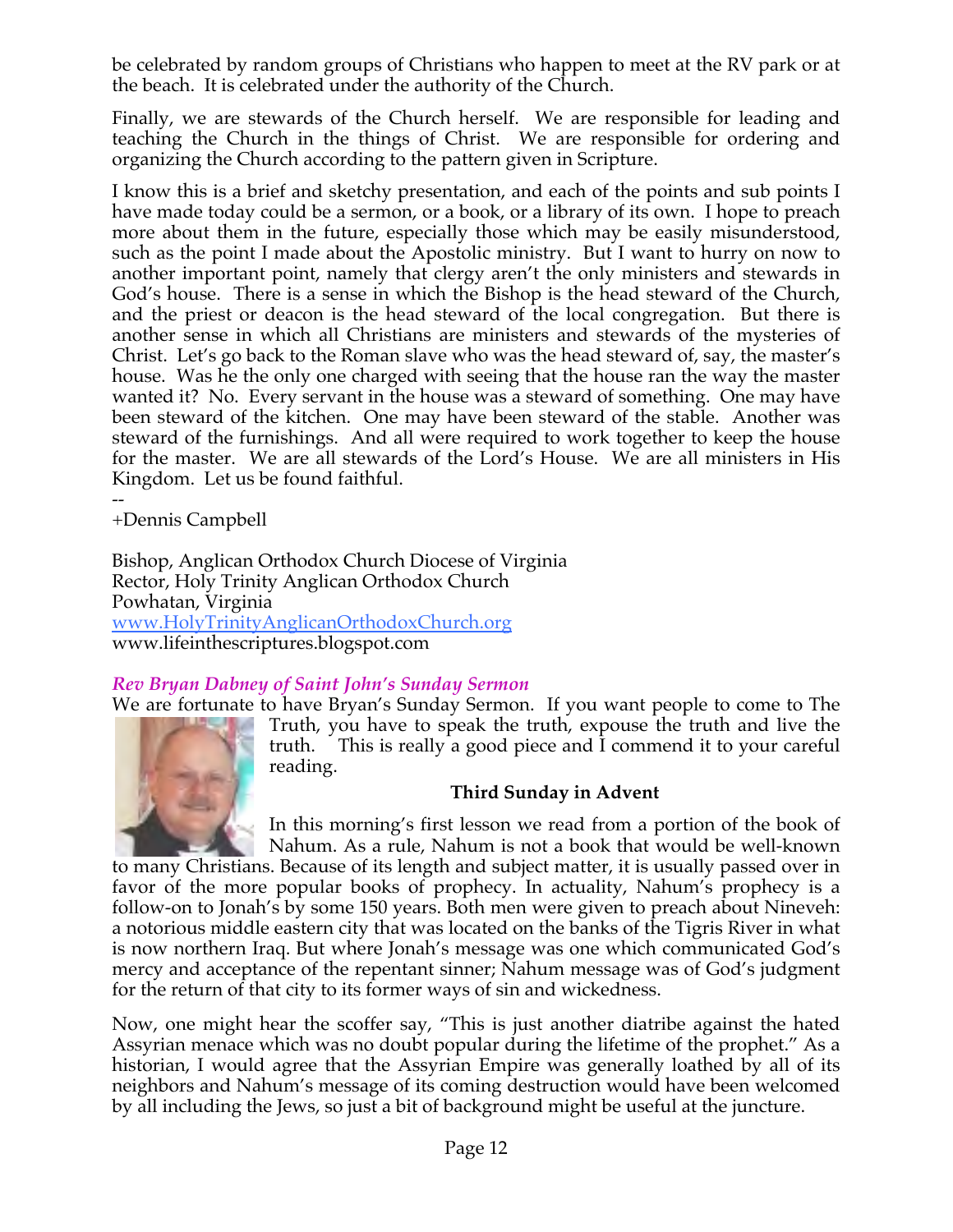The Assyrians were a Semitic people who began to conquer the region of Mesopotamia about 800 BC. They were believed to have been the first people to organize their armies into units much like our modern division which specialized in various aspects of warfare. They are also believed to have been the first people to have practiced the art of psychological warfare via their use of terror and mayhem to induce their intended victims to surrender without a fight.

The Assyrian king, Ashurnasirpal had the following record made of his gruesome tactics which were then proclaimed far and wide: "I flayed all the chief men... I covered the pillar with their skins... some I impaled... on stakes... I burned [them] with fire... I took living captives... I [mutilated them]... the city I destroyed, I devastated." As Professor Thomas Africa noted in his work, The Ancient World, p. 44, "Such spectacles produced an immediate effect: but Ashurnasirpal had established a precedent in ferocity that obliged his successors to continue atrocities which only made their victims lust for revenge. The frightful Assyrians continually faced rebellions." So, yes, there was a popular sentiment in the Fertile Crescent from the  $9<sup>th</sup>$  century BC onward until the end of the  $7<sup>th</sup>$  century BC that the Assyrian Empire ought to "dry up and blow away."

When Jonah preached at Nineveh, the Assyrian Empire had come on the world stage as a force to be reckoned with. The fact that king right down to the lowest subject in that great city repented at his preaching is a testimony to the power of God's word presented by his appointed (but less than willing) witness. Jonah was angry that God's word had had such an effect on that city. Still, God's mercy was extended to a Gentile people upon their heart-felt recognition of their sins and their sorrow over them before God.

But for Nahum, the message was not one of a calling to repentance but to destruction. Notice the opening verse of our chapter, The burden of Nineveh... for anytime God uses this phraseology, it is to call one's attention to an approaching terrible and unavoidable judgment. Nineveh's burden was its heavy load of sins for which God would hold them accountable. As God had been gracious to spare them in Jonah's time on account of their repentance, nevertheless by the time of Nahum, they had forged an even greater chain of wickedness (to use a Charles Dickens' expression from his Christmas Carol).

Consider also verse 2, God is jealous, and the LORD revengeth; the LORD revengeth, and is furious; the LORD will take vengeance on his adversaries, and he reserveth wrath for his enemies. Notice the repetition in this verse. God emphasized that he is a revenger in double measure and such is an assurance of this character trait. Normally stating such only once in a chapter or book is sufficient, but when the message is immediately repeated, it compounds the notion above the norm. He is God and there is no other. He hears and sees everything. Every evil, every idle word, every wicked thought, every wicked glance of the eye. Every lying word and false teaching, God has seen. Thus, every tear, every unkindness, every broken heart, and every physical violation will be on record with him. Therefore, true vengeance belongs to him. He will punish evildoers and avenge those of his own who have been victimized by the wicked. In verse 3, we learn that God is slow to anger, and that he will not at all acquit the wicked. Consider now the words of St. Paul, And the very God of peace sanctify you wholly; and I pray God your whole spirit and soul and body be preserved blameless unto the coming of our Lord Jesus Christ (I Thessalonians 5:23). We are should desire God's preservation from his coming wrath, and for such did the apostle pray for the Thessalonians that they would be extended such as faithful believers in Christ, who came into the world to save sinners not destroy them. For it is through Christ alone that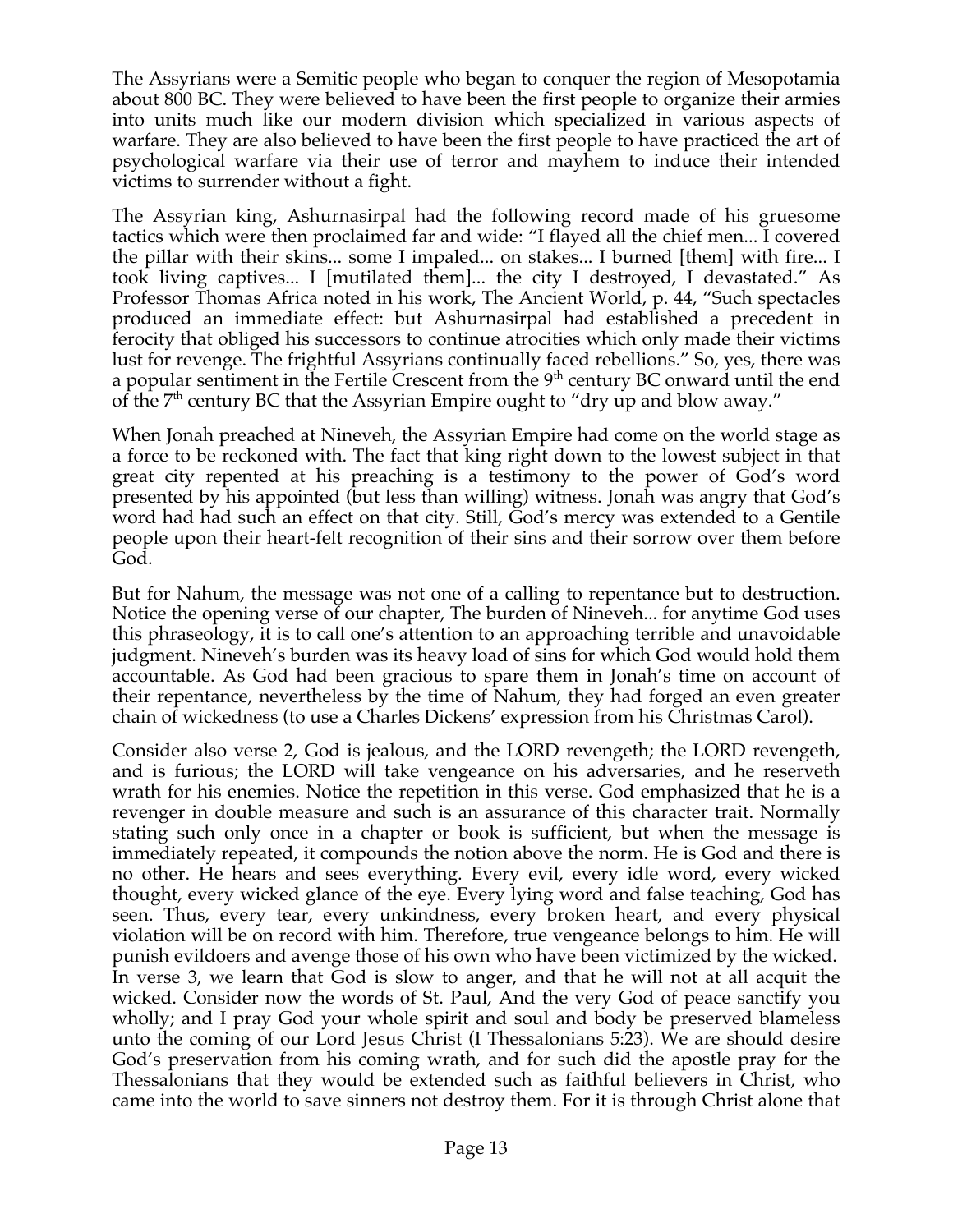we are spared the coming wrath of God because we are regenerated, born again of the Holy Ghost. For through Christ we became God's children and as such we ought to, as the apostle noted, Rejoice evermore, Pray without ceasing. In every thing give thanks for this is the will of God in Christ Jesus concerning [us]. We will also not quench the Spirit, nor despise prophesyings. We will prove all things; hold fast that which is good. Abstain from all appearances of evil that we might be preserved as fit vessels for the Master's use.

The Assyrians had butchered and plundered their way across Mesopotamia even as far as Egypt to the west. They had carted away the Hebrews of the northern kingdom of Israel and had attempted to conquer the kingdom of Judah. God preserved the southern kingdom because they at least had a few righteous kings where the northern kingdom had none. Still, God knows how to reserve the wicked for the day of judgment and to deliver his own out of their snare if it be agreeable to his will and purpose. We must remember that not every problem or trouble we face will be addressed by our LORD in a manner which matches our notions of what is within his will to do. Sometimes, troubles are permitted to afflict us to teach us some particular lesson which he means for us to know and to prosper from. But his reservation of the wicked for judgment speaks of God's righteous nature. God's judgment will come upon all who have sinned without due consideration for its consequences, and who have not attained the means of salvation. For such there will be neither pity nor lessening of his verdict (II St. Peter 2:9). Thus Nineveh fell to a coalition of Medes, Persians and Chaldeans in 612 B.C. which the prophet Nahum (3:18-19) prophesied ahead of time saying, Thy shepherds slumber, O king of Assyria: thy nobles shall dwell in the dust: thy people is scattered upon the mountains, and no man gathereth them. There is no healing of thy bruise; thy wound is grievous: all that hear the bruit [rumour] of thee shall clap the hands over thee: for upon whom hath not thy wickedness passed continually?

Returning to Nahum chapter 1, we find in verse 7 that The LORD is good, a strong hold in the day of trouble; and he knoweth them that trust in him. This is a common theme in both testaments of the Bible. God is indeed good and will be a place of refuge for those who trust in him (see Psalm 46:1-11). Our Lord has gone before us into heaven to prepare a place for us (St. John 14:2-3), and until he comes again, we are expected to abide in his word. We are to trust him who is our strength, shield and sure defense as we pass through troublesome times of this mortal life. As one friend of mine has said, "We are either entering a storm, in the midst of it or passing out of it and headed toward another one." We have not been promised an easy journey only that with God's guiding Spirit, we will have the comfort of his presence as we go along and that we will ultimately arrive in the safe harbor of his kingdom.

And so the lesson for us is this: God will remember the evil of the wicked and will eventually bring his judgment upon them; but for us, his servants, he will be to us a strong hold, a mighty fortress preserving us as he has promised in his word. May God lead you to himself and preserve your whole spirit, soul and body unto the day of his glorious appearing.

Let us pray,

**ATHER**, make of us vessels fit for thy use via the power of the Holy Ghost; that **FATHER**, make of us vessels fit for thy use via the power of the Holy Ghost; that being so conformed to thy will, we would carry to others the truth of thy word written; and this we ask in the name of thy Son, our Saviour, Jesus Christ. *Amen*.

Have a blessed week, Bryan+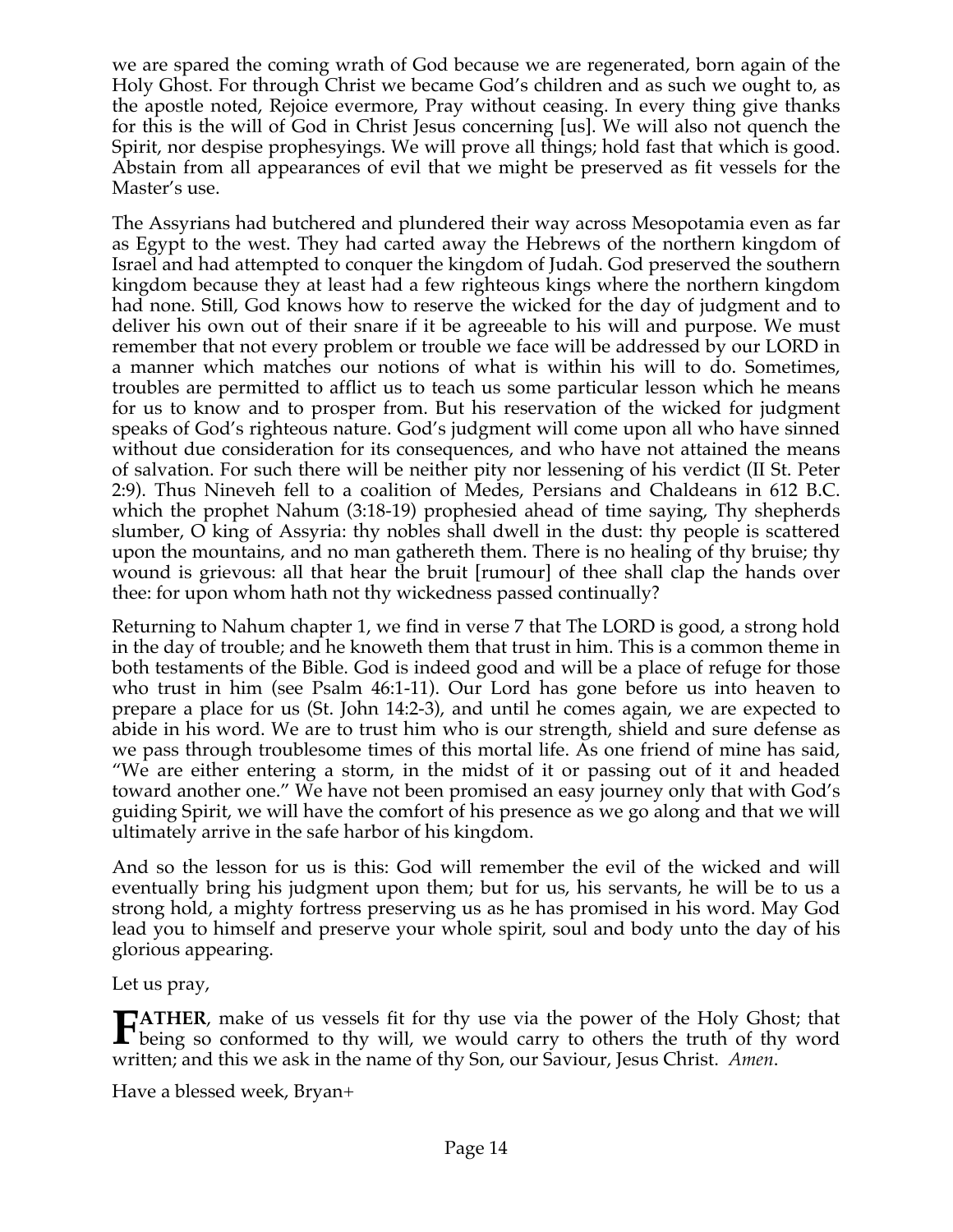# *After Church Hospitality*

Sadly, no after church snacks. The same story every week, is it not? The fact is that we are supposed to be on a low carb diet and there really aren't any low carb snacks that appeal to us. So, with no fatted dog nut in sight, we were out of luck! Please someone, between now and next Sunday invent some no-carb dog nuts.

After church goodies providers as currently signed up:

| Date             | <b>Name</b>                                                 |
|------------------|-------------------------------------------------------------|
| 22 December 2013 | <b>Opportunity Available - Fourth Sunday in Advent</b>      |
| 29 December 2013 | <b>Opportunity Available - First Sunday after Christmas</b> |

# *People in our Prayers* - http://faithfulcenturionprayerteam.blogspot.com/

## **Why? Prayer is an extremely important activity.**

It is not that God knows not our needs, for He surely does. Yet, Jesus commanded us to ask God for those same needs. In addition to the obvious of asking God for help, offering thanksgiving and the like, prayer helps us focus our thoughts on how we might do God's work.

The Prayer Team of the Church of the Faithful Centurion was established to help our members and fellow Christians pray for those in need and to give thanks as well for the blessings we have been granted.

#### **Who can be on the list? Do I have to be a member of the Church of the Faithful Centurion to be prayed for?**

No! The only qualification to be on the list is that you want our prayer team to pray for you. We are Christians and are happy to pray for you, no matter who you are. If you want help from God, you are our kind of people.

## **What is the commitment from the prayer team?**

Each member of the team will pray for the desired outcome at last once per day.

## **How do I get myself or someone else on the prayer list?**

You can email one of the prayer team leaders: Jack - jack@faithfulcenturion.org or Dru dru@ faithfulcenturion.org, or call the church office at (619) 659-3608 or fill out a prayer card at church.

## **What should I ask for?**

Depends on what you want. Some people merely want God to be asked to heal their ills and be mentioned by their first name, others want a specific outcome and / or have more of their personal information known to the team. Ask for what you want. It is your desire and need for prayer the team is attempting to meet. For typical examples, see the list below.

## **Updating the Team**

If you are on our prayer list, or if you have submitted a person that you have asked us to pray for, please update one of the team members or Hap in person, by telephone or email. It helps to be able to pray specifically for these individuals including their specific needs; plus if they get better, it is nice to give thanks!

Please note that on the yellow (maybe green or orange if you get an old one) cards at church, you can ask that those to be prayed for have their names disseminated to the prayer team. Those names will be said in church and appear here. Or, you can ask that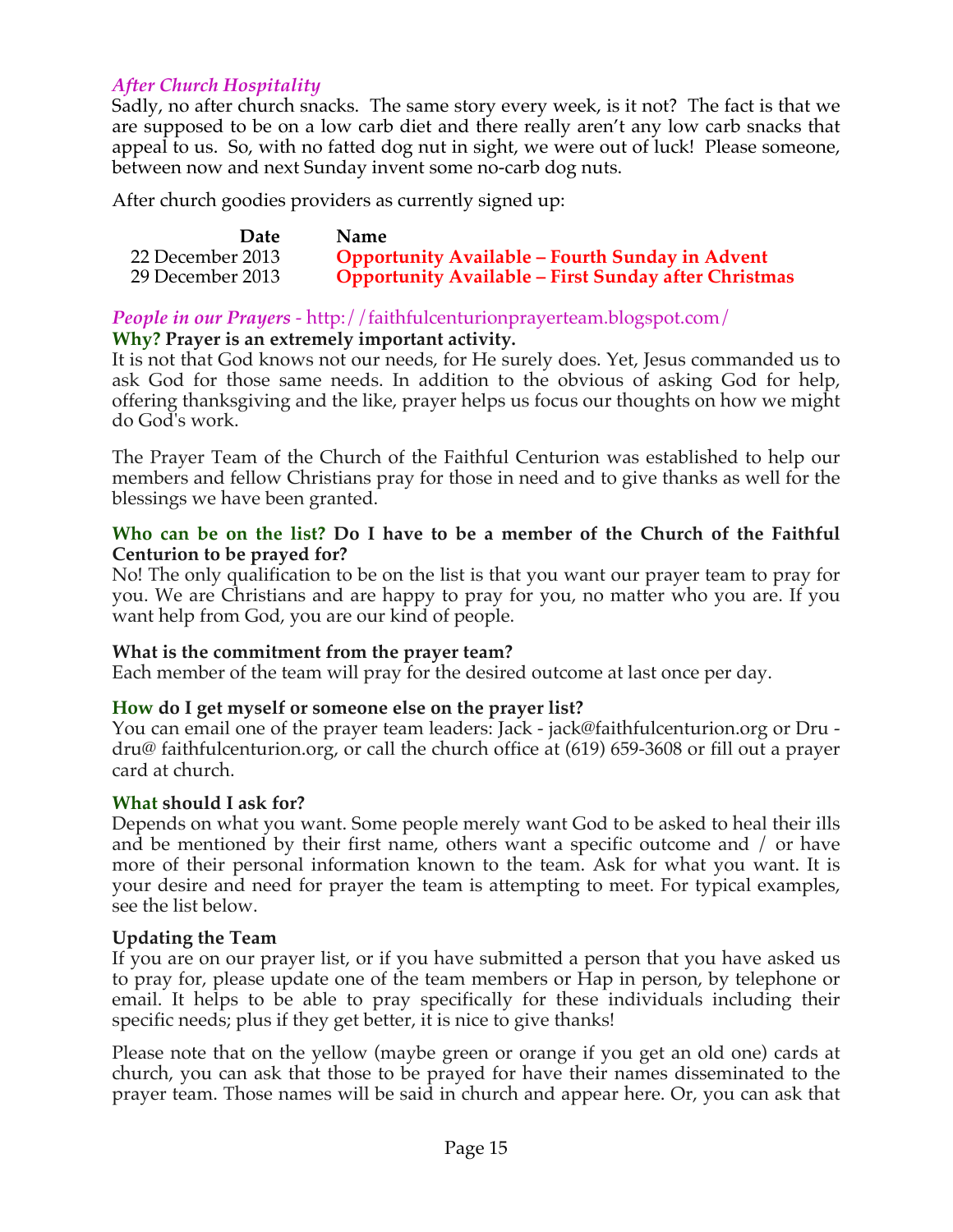their names and purpose be kept confidential, then only Hap will know to pray for them.

*Prayer List Notice – If you have someone on the prayer list and their needs have changed, please let us know. We'd like to update our prayers to reflect the need and most important to give thanks!*

## *Marriage*

*Brian and Mel Smith* were married on 25 August 2013. Please pray that they might be brought together as one in God that their marriage might prosper.

## *Travel*

*Bishop Jerry* is on travel this week.

# *Birthday*

Betsy Lane celebrates her 87<sup>th</sup> Birthday on 16 December 2013.

# *Anniversary*

*Doug and Veronica Lambert celebrated their* 7<sup>th</sup> Anniversary on 22 September 2013.

## *Loss of Home*

*Sarah* who lost her home and all the contents when her house caught fire and burned to the ground near the end of January 2013. Her beloved dog was taken in the fire. Please pray for Sarah as she has many decisions at this time and help her to know Jesus will be with her to help to make the "crooked road straight."

## *Move*

- *Ryan Hopkins* has moved to Dillsburg, Pennsylvania, to study Dressage Riding through June 2015. Please pray for God's guidance in his life as he works and studies. Help him to see where God would like him to go from here and how he should get there.
- *The Thomas Family* is now in Okinawa for a second short tour. Please pray for this new assignment to go well for Kurt and for Mary and the kids to make new friends. In particular pray that Kristyna and Mitchell will develop good friends and schoolmates there so as to further their development as both Christians and citizens. Give thanks the safe move and ask for continued good developments.

# *Departed*

*Gracie Slaten* passed away on 12 December 2013, after a brief illness. Please give thanks

for a peaceful transition from this world to home, as well as for the good she did while here on earth. Pray for comfort and strength for her family and friends who remain behind, in particular her sister Loretta.

*Esther Catherine Glah Wilson Whiddett*, the only daughter and last surviving child of Esther and Harry Glah passed away 5 November 2013, at 21:27 while resting peacefully. Please give thanks for a peaceful transition from this world to home, for trust in the Lord, a vision of things to come, as well as peace of mind for Esther and her family, in particular her son Mark and siblings Jolene, Ruthie, Connie and Joe. Please pray for her family and friends who remain behind.

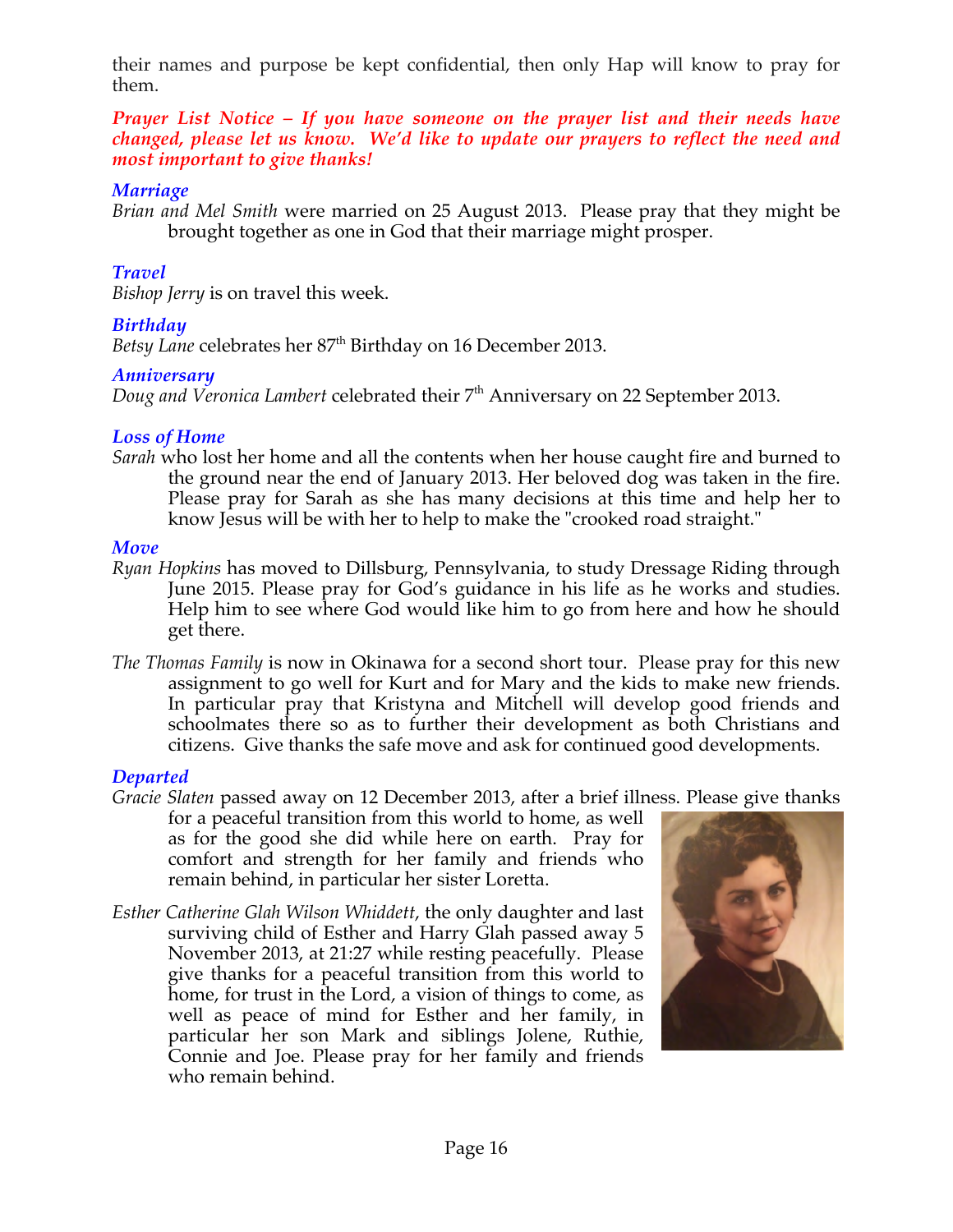## *Nearing the end of their time here on earth*

- *Saundra* is in ICU with congestive heart failure after a heart operation. She is aged and frail. Saundra is near the end of her time here on earth. Please pray for comfort, understanding, strength and guidance for Saundra and her family who will of necessity remain behind. Pray for the love of God to stay foremost in their hearts.
- *Polly* is in hospice care with dementia and spinal stenosis. Please pray for her as she prepares to go home to be with her family who have gone before her. Pray for the faith of her family to build and the transition to be good.

## *Homebound or Infirm*

- *Marian* has moved to a nursing home in Fresno where her niece Cathy can keep an eye on her and visit more often. She is weak and tires easily. Marian seems to not be interested in this world. Cathy would like her to stay with us and enjoy here time here on earth. Pray that the Holy Ghost might be able to enter into Marian's heart and bring light to her; pray also she might gain strength. Pray that Cathy might be given inspiration on how to help and the strength to do so.
- *Joan* has had serious medical problems that have kept her confined. On 26 September 2013, she took a fall and fall and after test and time in the hospital she does not have any broken bones. Please pray that in the weeks ahead her health will remain stable
- *Lou* has aspiration pneumonia. Please pray for the infection to be knocked down and for her continued recovery.
- *Frank* has been coping with various ailments from older age. He is in his 90s and it has been a difficult year. Pray he will find comfort in God, that those who provide care to him will pay attention to him, do their best and give him the love we all desire. Pray that the coming year will provide relief to him.
- *Norma, Sara's mother* is in a state of deteriorating health, both physically and mentally, with both dementia and Alzheimer's. She is slowly drifting away, though she still recognizes Sara and prayer gives her a sense of peace. Please pray for both Sara and her mother to put their cares and worries on God's shoulders so they can deal with the many problems involved.

# *In need of a miracle or understanding of God's Plan*

- *transient*
- Levi was cancer free for 4 years and just discovered he has kidney cancer. Levi has a great deal of faith and said whether he is healed or God takes him home he will be fine. Please pray for the medical team to pay attention and to their best and for a good outcome. Pray also that Levi and family will be able to put their worry on God's shoulders. In particular, please pray for pain relief; Levi is 22 years old.
- *Ray Daley* is a member of the Royal Canadian Legion and served his country during the Korean War era. Ray is taking chemotherapy treatments for cancer. Meanwhile his son Trevor is in the hospital in a coma and seems to have lost the will to live. As volunteer chaplain, I have been asked to visit this family and offer prayers and encouragement. Thanks for your prayers in advance*.*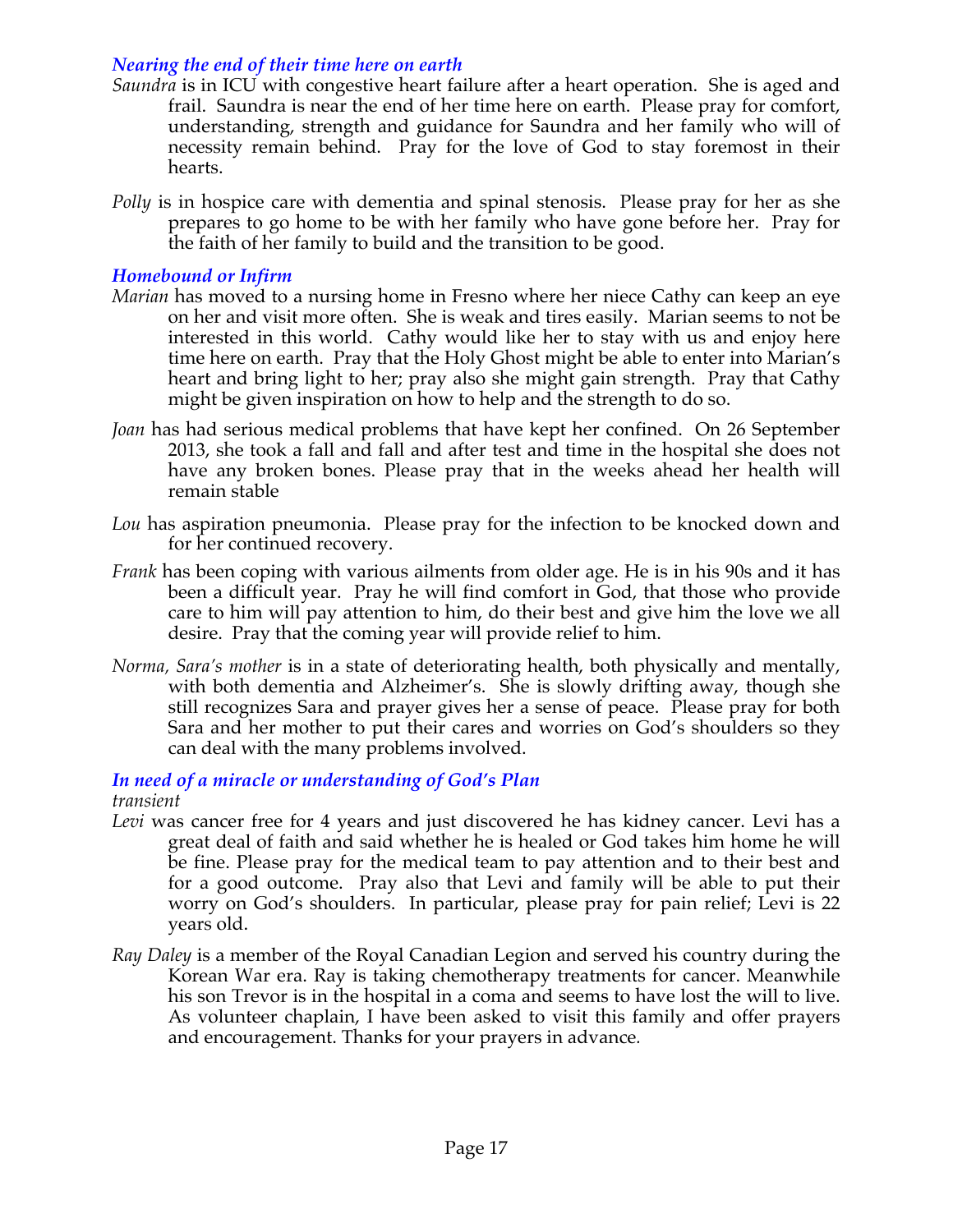- *Pat* has been under treatment for colon cancer for sometime. He has had major complications the last few days and your prayers will be appreciated by family and friends.
- *Sasha* a young lady with a husband and two children had diagnosed with breast cancer whose cells have spread. Sasha has completed radiation and it was very difficult on her. She has surgery sent for November and has they have discovered new tumors and the possibility of chemo again. She seems to be taking backward steps with her health. Her spirit is still strong and asks you continue to keep her in your prayers. Please pray for a miraculous remission; that her remaining time here on earth might be good. Help Sasha and her family, particularly her husband, put their trust in the Lord and let Him carry their worry. Sasha is grateful for all who pray for her and asks you continue to pray for her remaining time here on earth.
- *Dorothy* had pneumonia, on checking her lungs they found tumors which permeated the lung area. Further investigation found a primary site in the colon, with the lung being secondary. It would appear there is no viable treatment at this time. Please pray for a miraculous remission; that her remaining time here on earth might be good. Help Dorothy and her family put their trust in the Lord and let Him carry their worry.
- *Scott,* one of our Lord's ministers who collapsed a week ago and is in the ICU of a Medical Center since he had a pulmonary embolism, with a concurrent infection of several bacterial agents. He has stopped breathing on several occasions, and may have undergone brain damage. He currently is on DNR. Please pray for recovery so that he will continue to do his Lord's calling*.*
- *Becky* has fourth stage metastasized lung cancer and is not doing well with chemotherapy treatments. Please pray for Becky and her husband as they are together during this difficult time in their lives.
- *Larry Howes* suffered a fairly severe stroke. 4 December 2012, doctors replaced a valve in a shunt that had been put in about two weeks before, and Larry responded very well. He was able to go home.

Pray also for confidence in our Lord for Larry and his family. Larry needs a miracle, pray for one. Please.

- *Colleen* has been battling pancreatic cancer over the last year and it has now spread to one of her lungs. Please keep her and her family in your prayers.
- *Christine* has cancer of the colon, which spread to her liver; she is receiving chemotherapy and is having difficulty eating. Please pray for the medical team treating her to pay attention and do their very best; pray also for confidence in our Lord for Christine and her family.
- *Todd* and *Kenny* have both been fighting osteocarcinoma for over five years and have been told their time here on earth is nearing its end, absent a miracle from God. Both are ready to go home and leave the pain, but would like to stay. Please pray for them and their families.

*Surgery*

*Mario* has early-diagnosed prostate cancer and will have surgery this week. Let us offering thanks for this early diagnosis. Please pray for the surgical team to pay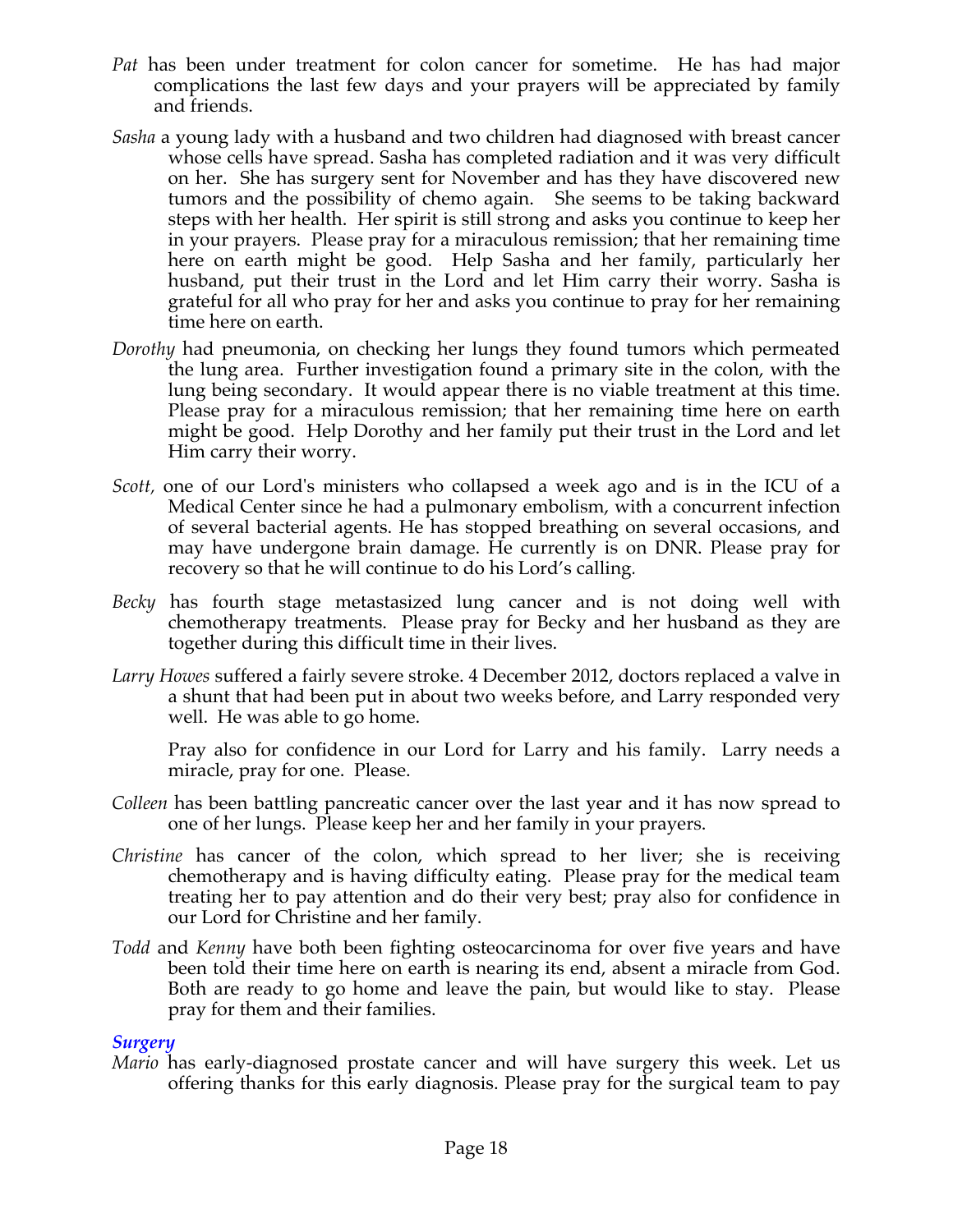attention and to their best and for a good outcome. Pray also Mario and his family will be able to put their worry on God's shoulders.

- *Priscilla* was released from the hospital and is now walking and without pain. She is waiting for doctors to come from the USA and will then have an operation. Pricilla and her family thank you for your prayers. Please pray for the surgical team to pay attention and to their best and for a good outcome. Pray also Priscilla and her family will be able to put their worry on God's shoulders.
- *Dustin* who was injured in a work accident when stainless steel sheet metal fell on his right hand. His thumb was severely injured as some of the bones were crushed. Dustin will have surgery on Thursday 22 August 2013, to reconstruct and reset his thumb. They do not expect him to lose his thumb. Please pray for the surgical team to pay attention and to their best and for a good outcome. Pray also that Dustin and family will be able to put their worry on God's shoulders.
- *Jamil* was injured in a car accident. His nose was fractured and he will be operated on Thursday 22 August 2013.
- *John will have a Vitrectomy; to address what seems a macular pucker, suck out some* "gel" and thereby to marginally improve his vision in his left eye. This will be done on Friday 21 June 2013. He and his family will appreciate your prayers.
- *John* will undergo surgery on Friday 31 May 2013. It is anticipated he will spend an additional 10-12 days at the hospital and then 6 weeks in recovery at home. Please pray for the surgical team to pay attention and to their best and for a good outcome. Pray also that John and family will be able to put their worry on God's shoulders.
- *Dave Pressey*, a bishop with the Anglican Episcopal Church, one of our close fellow jurisdictions, had cataract surgery; his retina tore and he had emergency surgery on Memorial Day. He still has only very blurred in his eye and has headaches. Please pray for healing for his retina and for peace of mind for Dave and his family.
- *Eddie* has upcoming bladder surgery. Please pray for the surgical team to pay attention and to their best and for a good outcome. Pray also that Eddie and family will be able to put their worry on God's shoulders.

## *Testing and Treatment*

- *Mark* had swelling and fluid buildup in his lungs. It appears things may be getting under control. He needs to use a Bi-Pap mask to breathe until his lungs clear and he hates it. Pray that he will be able to adapt so his lungs can clear. Please pray for peace of mind and trust in the Lord for Mark, as well as for his family, and for God's guidance for the medical people treating him that they might find the best course of treatment.
- *Erica* has a non-malignant Brain Tumor. The tumor is growing and she is scheduled for an operation in January. Please keep her and her family in your prayers.
- *Penny's Mom* is having an MRI on 18 November 2013, to explore a knot in her upper leg that appeared after a procedure last week. An MRI gives her stress and claustrophobia and your prayers will be appreciated.
- *Brenda* is in the hospital because of bleeding on her brain. Please pray for peace of mind and trust in the Lord for Brenda, as well as for her family, and for God's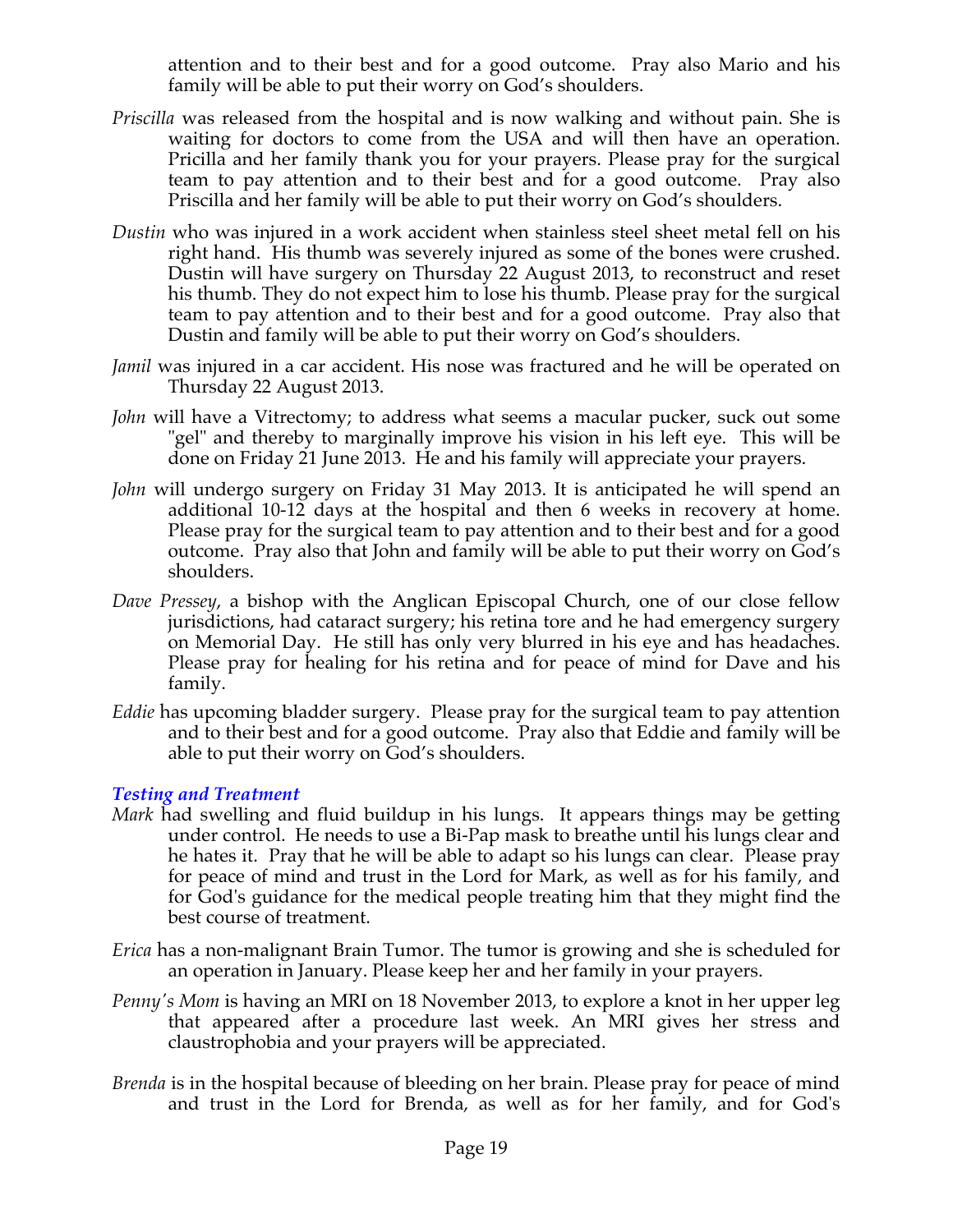guidance for the medical people treating her that they might find the best course of treatment.

- *Traci* underwent her one year endoscopy on Friday 15 November 2013. Tracy did well on 18 November 2013, with second endoscopy. Both biopsies the doctors feel will be alright. One more to go next week is a mammogram. She and her family will appreciate it if you will continue her in prayer.
- *Mackenzie* is a young girl with leukemia. Please pray for peace of mind and trust in the Lord for Mackenzie, as well as for her family, and for God's guidance for the medical people treating her that they might find the best course of treatment.
- *Anita* was operated on for an Adenoid Cystic Carcinoma tumors and has been in remission for sometime. After a biopsy of her left lung, three nodules were located in one lung and two in the other. She and her husband are traveling a long distance on 25 September 2013, with hopes of being admitted to a research study at a major hospital for Genome Mapping of Adenoid Cystic Carcinoma. Furthermore, Anita is scheduled for surgery on 30 September 2013. Please keep Anita and her family in prayer as they travel tomorrow and the week ahead.
- *Mack* has had diabetes most of his adult life. Circulation in his legs is very bad and doctors are considering amputation. Please pray his medication will help and he will not face amputation. Please pray for peace of mind and trust in the Lord for Mack and for God's guidance for the medical people treating him that they might find the best course of treatment.
- *Michael* has been diagnosed with lung cancer recently after making it through gastro intestinal cancer last year. Please pray for peace of mind and trust in the Lord for Michael and his wife Gayle; as well as for God's guidance for the medical people treating him that they might find the best course of treatment.
- *Ken Strauch* has been tired and is anemic, he had a colonoscopy which found a pair of polyps which were removed and are being tested. Just for good measure they found he has a hiatal hernia with ulcers, basically part of his stomach is pushed up into his esophagus and is bleeding from there. Sounds there may be surgery involved. Please pray for peace of mind and trust in the Lord for Ken and for God's guidance for the medical people treating him that they might find the best course of treatment.
- *Jo Ann* has been hospitalized for overstress, she was in the hospital with severe pancreatic pain. They found a blockage and medication has helped. Jo Ann has had some recent medical issues; appendicitis, a blood disease and more. It really seems like she has had about all she can deal with on her own now. Please pray that she might find a way to let God carry her worry and open her heart to Him and to her family; give her family the strength to help her in a manner which will be effective. Pray also for a complete and rapid recovery from her pancreas problem.
- *Adriano* is in the hospital due to high sugar and high blood pressure. He is very weak and will appreciate your prayers.
- *Heather* recently found out she has cancer. Please pray for peace of mind for her and for the medical team treating her will be guided to the right solution.
- *Jim* has had an aneurism and blood clots. Pray that healing will come.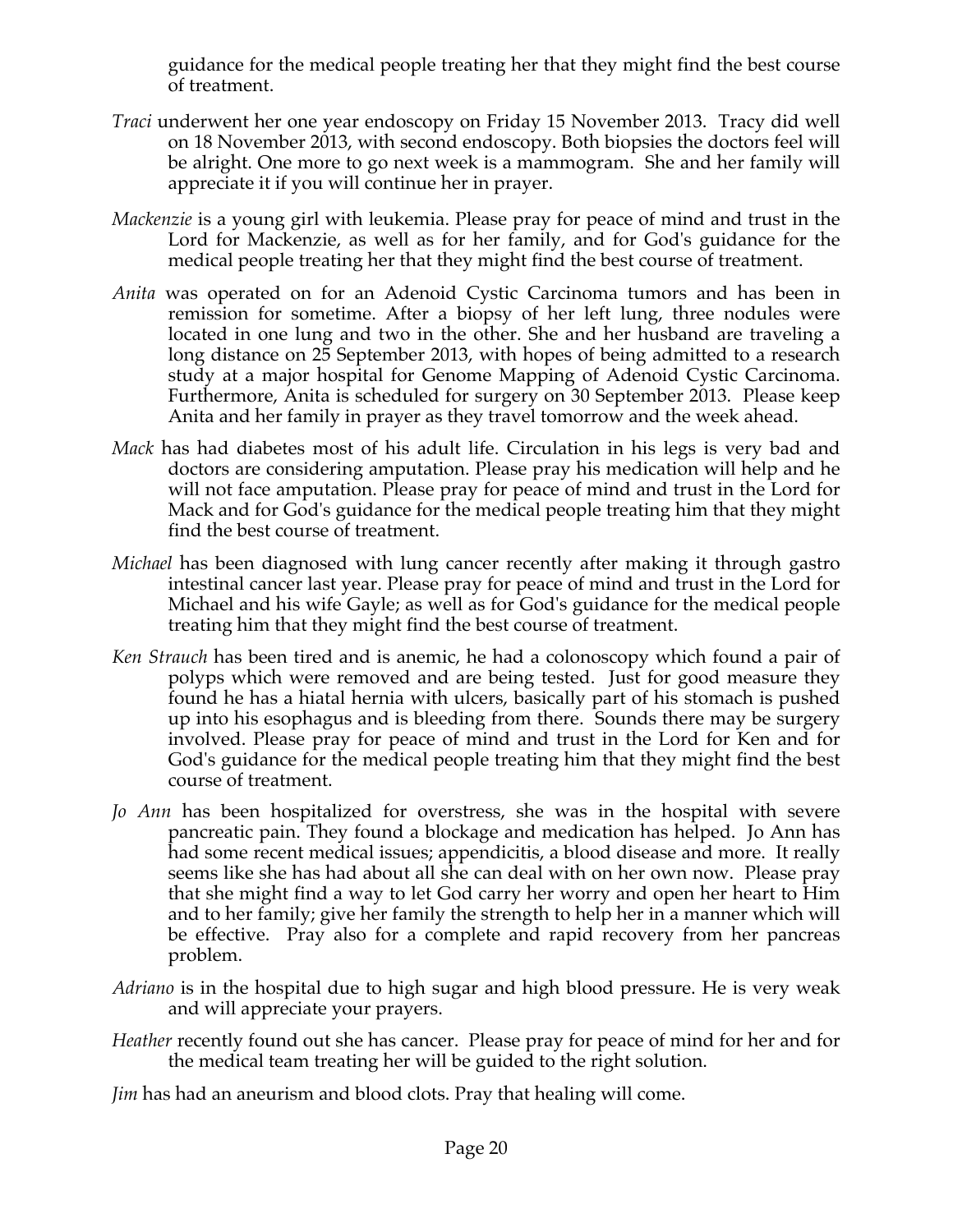- *Bob* has experienced several Transient Ischemic Attacks<sup>1</sup> (TIA) recently. Please pray for peace of mind and trust in the Lord for Bob and for God's guidance for the medical people treating him that they might find out the source of the problem and best course of treatment.
- *Laurie* has been ill for two years and was admitted to the Emergency Room the night of 23 July 2013, for dehydration. She received a CAT scan, which turned up a spot on her lung. Laurie is an oncology nurse and fears the worst. She has had numerous tests and the Physicians think it would be too risky to operate. Some other problems have been discovered and it is hopeful that new medicine will give her healing. Please continue Laurie in Prayer. Please pray for peace of mind for Laurie and for God's guidance for the medical people treating her that they might find out the source of the problem and best course of treatment
- *Mark Wilson* was hospitalized with stomach problems. They turned out to be a set of very bad ulcers, for which he is grateful as they are eminently treatable. He is out of the hospital and recovering. Please give thanks for the good result and pray he will be able to follow the medical advice.
- *Georgia* has liver and pancreatic cancer. The doctors are evaluating whether to do surgery and how to tackle the disease. Georgia is a faithful Christian and she will appreciate your prayers. Pray for God's guidance for the medical people treating her that they might find out the source of the problem and best course of treatment. Pray also for peace of mind and trust in God for Georgia and her family.
- *Lana's* doctor found something on her lymph nodes and ovaries. Pray for God's guidance for the medical people treating her that they might find out the source of the problem and best course of treatment. Pray also for peace of mind and trust in God for Lana and her family.
- *Sarah* wife of Rev Geordie (AOC UK) has been treating for ovarian cancer. The chemotherapy drugs she haw been taking do not seem to be reducing the cancer cells the way it was hoped. She is going to stop taking them until January 2014; when they will start with new drugs. It is hoped that will shock the cancer into remission. In the meantime, she will be taking Avocet should keep the cells from increasing or multiplying. She will continue building fluid in her abdominal area which will have to be drained. This is turning into a lifetime of treatment kind of thing, rather than a one shot deal. This has been a difficult surprise for Sarah, but she is adjusting very well with God's help. There are a number of drug combinations to try, but she has a hard road ahead. Please pray this new plan for chemotherapy will work and Sarah can tolerate the treatment. Sarah and Geordie both trust all will work out in the end and ask God's help for the interim. They ask He guide them and the medical team treating Sarah and that

 $1$  A transient ischemic attack (TIA) is a transient episode of neurologic dysfunction caused by ischemia (loss of blood flow) – either focal brain, spinal cord or retinal – without acute infarction (tissue death).

TIAs have the same underlying cause as strokes: a disruption of cerebral blood flow (CBF), and are frequently referred to as mini-strokes. TIAs and strokes cause the same symptoms, such as contralateral paralysis (opposite side of body from affected brain hemisphere) or sudden weakness or numbness. A TIA may cause sudden dimming or loss of vision (amaurosis fugax), aphasia, slurred speech (dysarthria) and mental confusion. But unlike a stroke, the symptoms of a TIA can resolve within a few minutes or 24 hours. Brain injury may still occur in a TIA lasting only a few minutes. Having a TIA is a risk factor for eventually having a stroke or a silent stroke.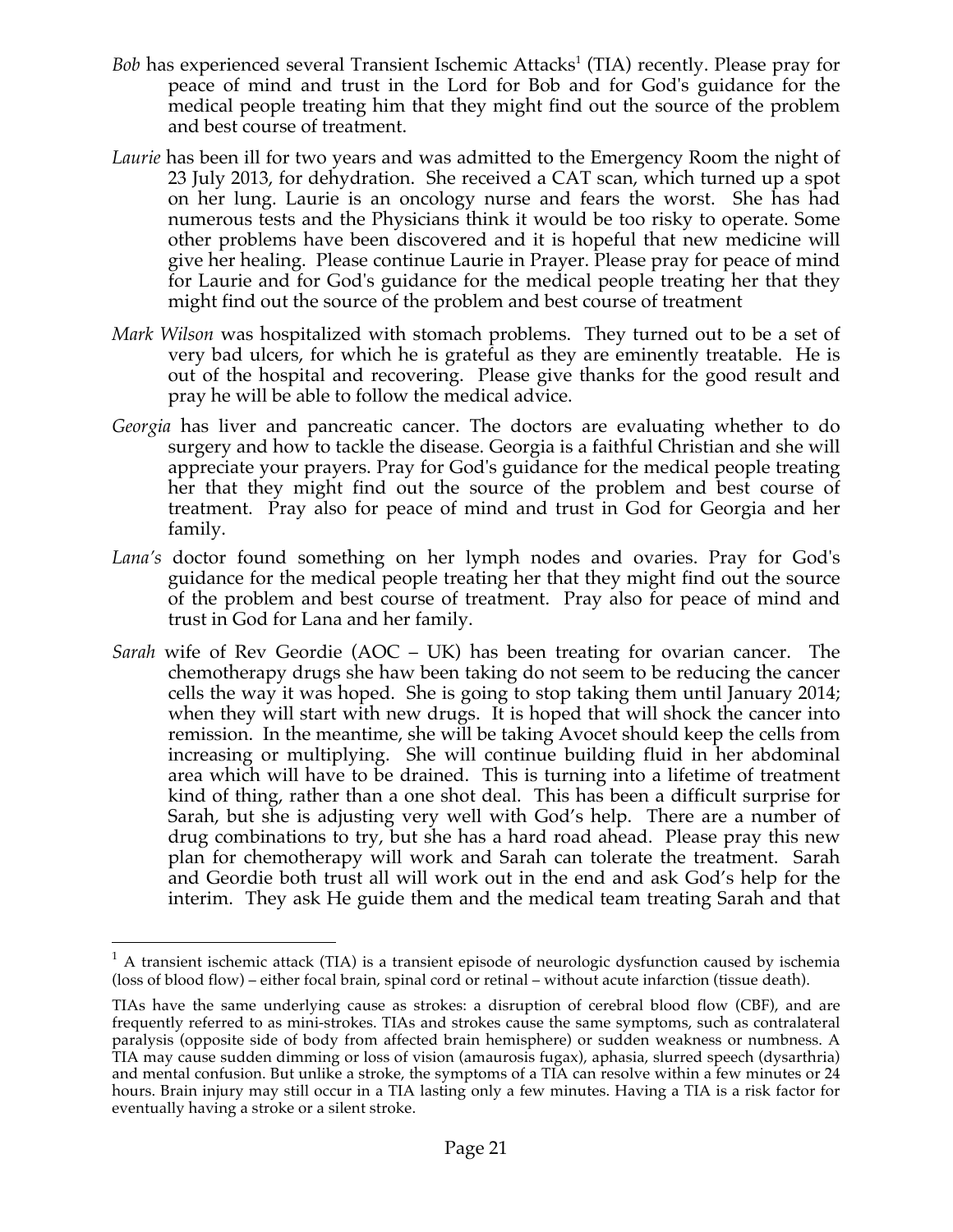the team pay attention and do their very best. They both ask you pray they will be able to let God carry all their worry.

# *Healing*

- *Brian* finished the chemotherapy and final radiation treatment for his upper lung and bronchial area cancer. A biopsy and CAT Scan the week of 9 September 2013, turned out to be a re-occurrence of the cancer in a slightly different location. He cannot have any more radiation, but is on a course of a different chemotherapy, one week on, three weeks off and repeat. He made it through the fourth week of treatment, one on, two off; Brian asks we pray for strength to undergo the new process. He is weak and tired; his spirit remains high. Please also pray Brian will rest and not over extend himself. Please pray for peace of mind and trust in God for Brian and his new wife Mel, so he can rest and gain strength; pray for the medical team treating him to continue to pay close attention and do their very best; pray also he can quit smoking NOW.
- *Mary Thornell* had surgery on 30 October 2013, at the Riverside Community Hospital to remove a huge mass along with about ½ her colon and part of her lower bowel. The masses appear to have been malignant, so that will have to be taken into account. She went home, then an infection set in and she was readmitted to excise the infected area and should be going home in the next day or so. There is a lot of treatment and recovery ahead. She is home now where she can rest and gain strength, so that is wonderful. Pray for strength and guidance for Mary as she works hard at recovery. Pray for peace of mind for Mary and her husband Jim, as well as daughter Janice and son Jimmy, she begins her recovery. Please pray also for a full and rapid recovery.
- *Luis Martinez* had a heart attack on 1 November 2013. It appears there may be valve or blockage issues, so they ask that you pray for guidance for the medical team treating him. Please pray for proper treatment, full recovery and peace of mind for Luis, as well as for trust in the Lord for him and his wife Selma, and the rest of the family.
- *Alwin Jack* has had a stroke and recently has had a relapse. Please pray for those who treat Alwin that they might chose the best possible treatment and pray for peace of mind for Alwin during the recovery phase.
- *Jere Wolf*, Melanie Zimmer's dad had bacterial pneumonia, which him to go into congestive heart failure. An echocardiogram indicates his aortic valve is narrowed and needs replaced as they say a 1mm narrowing is cause for replacement and he is at 8mm and if it does not get replaced (in California) the vicious cycle of congestive heart failure (CHF) will repeat itself. The doctor also said that the CHF could have made it look as though he had a heart attack, but they think he just went into CHF. His heart function is at 30% down 10% from a few months back. An ultrasound of his remaining kidney shows a cyst. The greatest news is that all the doctors agree that he can fly home, as at first they were saying we would need to drive back and with the stops needed to prevent blood clots it would have taken at least 6 days so the news is good. Thanks again for sharing your prayers with us.
- *Sylvia Lee,* Sandra Lee's mother, had been suffering from undiagnosed kidney failure; doctors finally figured out what the problem was and offered her "hospice care", a second opinion suggested dialysis. She is now on dialysis. Please pray for strength and vitality to return to her and for peace of mind for Sylvia and her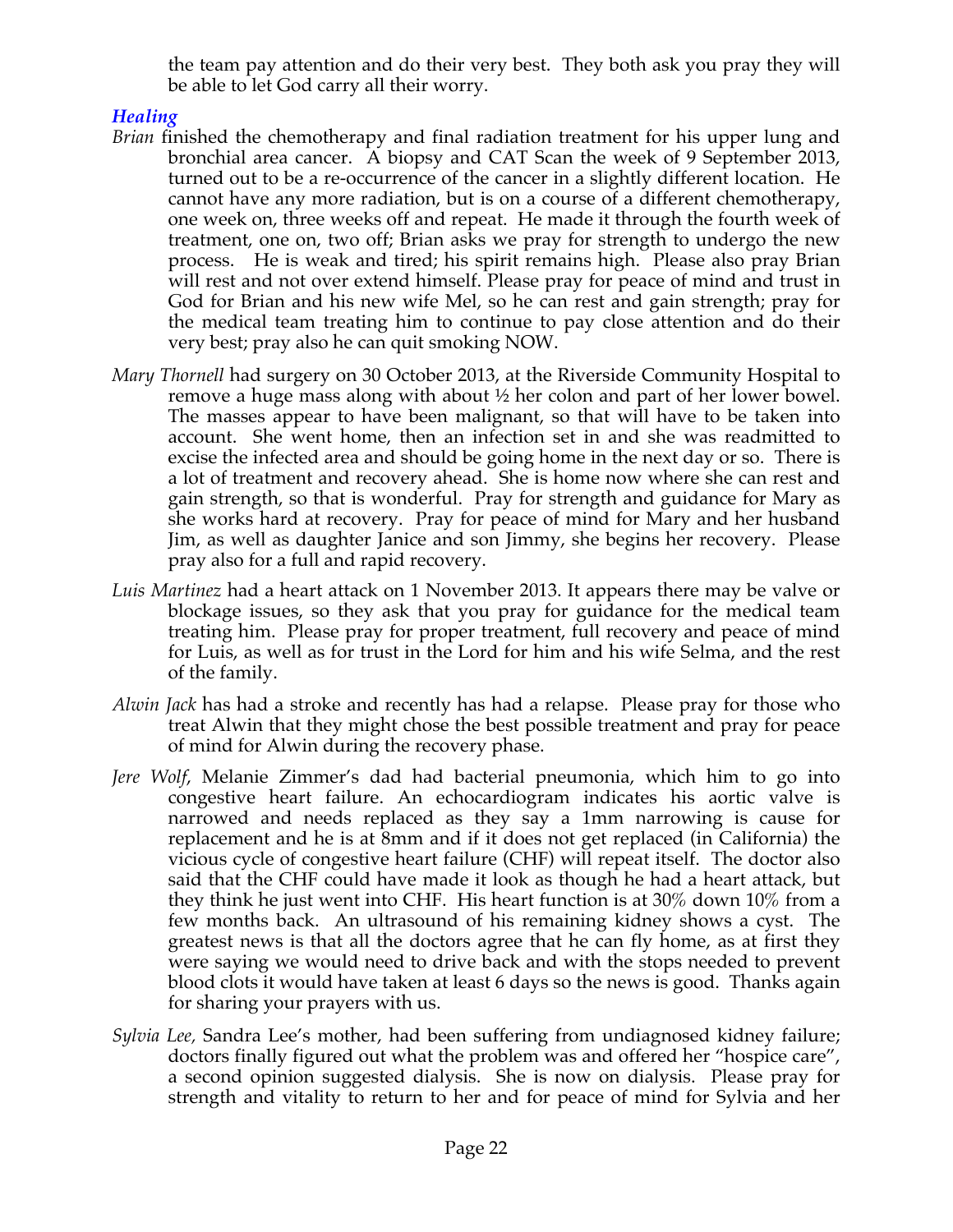family, as well as their continued faith and in God as the Great Physician. They pray for help to listen to God's voice and guidance through this journey together.

- *Carolyn* has Multiple Sclerosis with complications. Pray Carolyn and her children will be close to our Lord Jesus Christ as they and family members help to ease the problems.
- *Jeong* was in an auto accident and sustained a serious back injury. Please pray for a full and rapid recovery.
- *Dale* was hospitalized Sunday 25 August 2013, after a heart attack. Please pray for guidance for the medical team treating him and for peace of mind for Dale and his family.
- *Gil Garcia* developed a bed sore which precludes sitting and is now confined to his bed. Gil has very smooth and delicate skin, please pray for a rapid healing of the sore so he can get out of bed and move around in his chair. Gil spent almost a year in the hospital the last time this happened. His faith and his attitude are almost beyond belief, he is an example to us all. But, we pray this time he will heal quickly. Pray also for his lovely wife Mary who takes care of him. Pray for both of them also for strength to deal with the loss of their son Bernie.
- *Bill* had malignant growth removed from a lip last month and seems to be experiencing a re-growth of the cancer. He asks your prayer for the medical team treating him and for peace of mind for himself.
- *Sarah* has been released after several days in the hospital because of her low sodium. Pray she will continue to heal.
- *Hank* has osteoporosis, which has caused him a great deal of pain and inconvenience in the past few years. Pray for his healing and that his medical bills will be met.
- *Evelyn is* an elderly woman who has had problems with her eyes and is now blind. It appears some sight will return shortly, pray for that to happen!
- *Joanne* has begun kidney dialysis as a result of kidney failure due to extensive chemotherapy. Additionally she cares for an adopted drug addicted baby who is now nine years old. Please pray for her to keep her faith, to let the Lord carry her worry and concern and to give her strength. Pray also for those treating her that they might pay attention and do their best.
- *Mr. N. Anand* is in the hospital and is seriously ill. He is being encouraged to pray for repentance of his sins and to depend upon our dependable God for a cure and recovery of his health. Pray that he will be a strong witness for Christ.
- *Jacob* has been going through some dental procedures and has some pain and aggravation with the numbness. Please pray for comfort and strength for him, as well as for guidance for the medical team treating him that they might pay attention and do their best.
- *Jean* fell and broke her ankle in three places. She will be in the hospital for rehabilitation for the next 6 weeks. Please pray for comfort and strength for her, as well as for guidance for the medical team treating her that they might pay attention and do their best.
- *Bud and his wife* for their continued welfare and enthusiasm. Bud has been advised of an aneurism in his heart of a size not mandating immediate surgery. This comes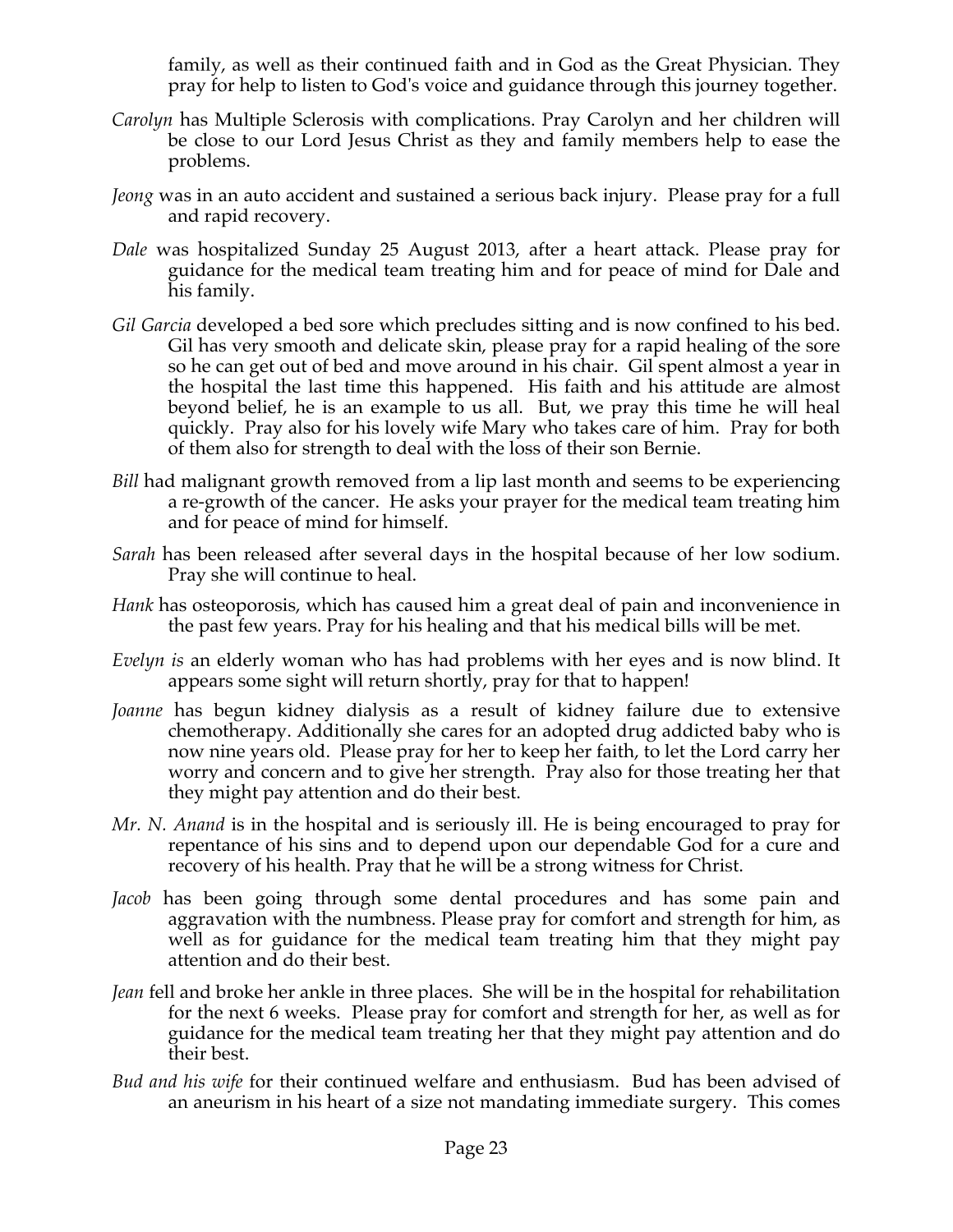at a time when he has sole care of his wife who recently broke two vertebrae and thereafter sustained pneumonia.

- *Virginia* has Sinus and Allergy problems giving her severe problems. Pray that the Doctor will discover why it continues and find a cure.
- *Steve Thornell* had a brain aneurysm which was found before it burst. He is home from the hospital and working hard on recovery. He lacks energy from seven days in the hospital. His doctor told him he has to make serious life changes. One of the two main arteries in the back of the head is now completely closed. He must take blood thinners, he has thick blood and recent chemotherapy made it worse. Steve has always operated at 110 percent, he needs help to slow down. Please pray for trust in the Lord and a full and rapid recovery. Pray for peace of mind for Steve and his family.
- *Arlen* is receiving treatment for lung cancer and recently experienced a ruptured colon during treatment. She is alone in Oregon but does have a friend who has traveled a great distance to be at her side. Please pray for guidance for the medical team treating her and for strength and trust for Arlen.
- *Oscar* discovered some time ago he had blood clots in his leg and lung. He has been treated for them and has not been cured. He now will be facing surgery. Please keep him in your prayers.
- *Angela* had an ischemic stroke (clot). Please pray for guidance for the medical team treating her and for strength and trust for Angela. Please pray also that she and her family might put their worries on our Lord's back so she can work hard towards recovery.
- *Nora* had a stroke mid February 2013. Please pray for guidance for the medical team treating her and for strength and trust for Nora. Please pray also that she and her family might put their worries on our Lord's back so she can work hard towards recovery.
- *Linda* has been hospitalized for several days with a gastrointestinal problem. Please pray for guidance for the medical team treating her and for strength and trust for Linda.
- *Dester* is suffering from unknown skin and diseases. Please guide the medical team treating him to find out what the problem is and cure it. Pray also for Dester to trust in the Lord.
- *Lee* has Arterial Fibrillation; the medical people are not sure how to help her. Please pray for guidance for the team treating her and for Lee and her family to make the right decisions regarding treatment..
- *Nell* recently adopted two children and has just been diagnosed with multiple myeloma.
- *Sarah* is recovering from a stroke, but fell and broke bones. Please pray for her peace of mind and rapid and full recovery. Pray for trust in God for her and her family.
- *Mary Lou* has been suffering with seizures. She was in the hospital with a 24 hour monitor and is being sent home from the hospital with two medications and orders to return in 2 months for another MRI to review whatever is going on in her brain. Please pray for guidance for the medical people treating her, as well as peace of mind and trust in God for her and her family.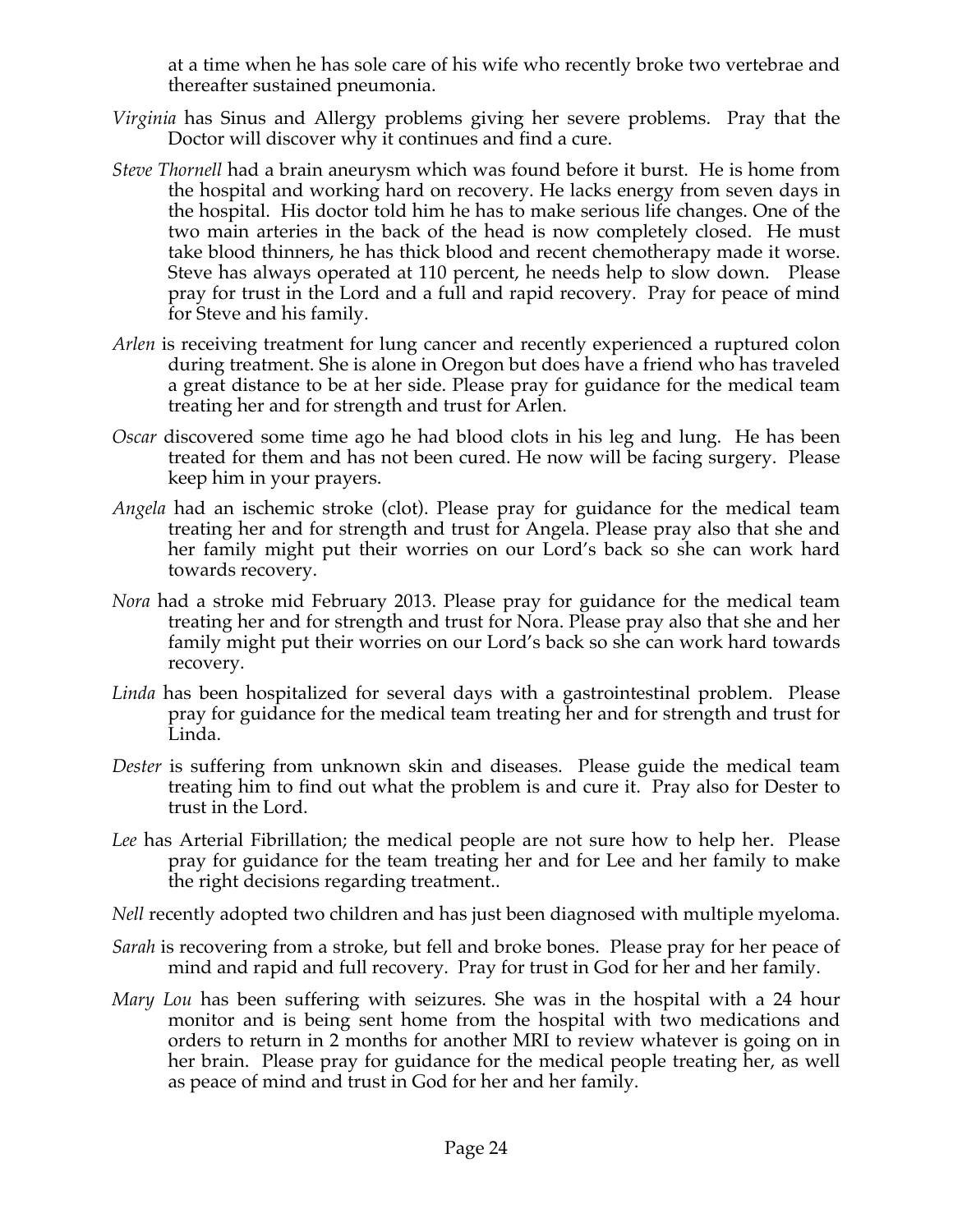- *Kathleen* has spent the last two weeks in the hospital. She has been diagnosed with colitis, shingles and possibly colon cancer. Pray she will be comfortable and begin to heal.
- *Rachel* has Mitochondrial Myopathy. This is a hereditary disease of the muscles and they do not have a cure for it. Part of her pain is her family does not believe she is indeed ill, as she appears to be just fine. Please pray her family will learn the truth and be supportive of her; pray also the medical people treating her will find the right measures to minimize the disease. Most particularly pray for Rachel's trust in God.
- *Nicolas* is in the hospital with serious symptoms of a heart disorder. Please pray for peace of mind for him and guidance for the medical team looking for the cause and cure.
- *Mrs. Baek* an elderly women fell and injured her spine. Doctors cannot repair the spinal injury due to her age. She fell again the morning of 12 December 2012, breaking her collar bone which is also untreatable. Mrs. Baek is in severe pain and will appreciate your prayers.
- *Juanita* is a young girl who was in a coma because of a blood disease. She has not come out and is gaining strength. They are awaiting results from blood samples. Her family thanks you for your prayers and asks that you continue.
- *Barbara* had a accident while cooking and the pressure cooker blew up in her face, causing second and third degree burns over her face and upper body. Because of this she has incurred kidney problems and may need a transplant.
- *George* had foot surgery. Please give thanks for the surgery and pray for a full and rapid recovery.
- *Nellie* is in the emergency room of a hospital in a great deal of pain. Please pray for peace of mind for her and guidance for the medical team looking for the cause and cure.
- *Lauralee Meade* underwent a lumpectomy on Friday after Thanksgiving. A further anomaly has been discovered and she had additional preventative radiation treatment. Please pray for a complete remission of the cancer. Pray also Lauralee will maintain her great attitude and trust in God.
- *Kevin Gerhart* discovered cancer on his neck. He underwent radiation and chemotherapy. Please pray for the medical team treating Kevin that they might pay attention, do their very best and find the source; that the treatment might be successful and he might live a long and healthy life to His honor and glory. Pray also for trust in God and peace of mind for Kevin, his wife and family.
- *Bill, Sara's husband,* had a third abdominal surgery on 22 November 2011, to remove a tumor. Bill is doing better keeping the doctor's instructions, for which we are all grateful, including taking chemotherapy once a day for two more years. He has radically decreased the consumption of alcohol and eating at least mostly properly. Please pray for help for him to continue do all this. Please pray also that Bill might turn his heart outward to help those around him, as well as live a long and healthy life to the honor and glory of God. Pray also for peace of mind for Bill and his wife Sara.

*Kay Denton* (Mrs. Kay) has had a chest infection, perhaps viral, but seems to be getting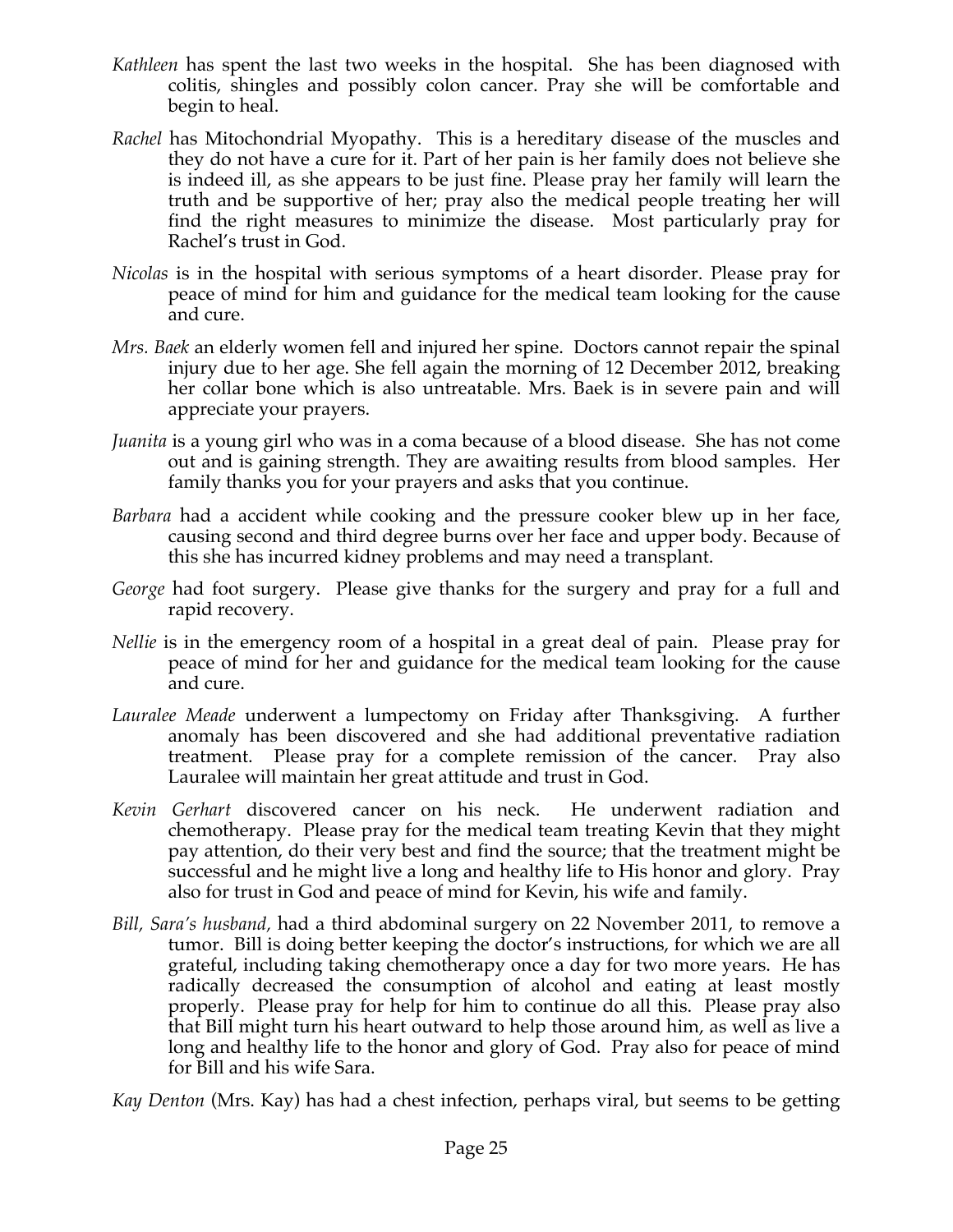better. She actually sent an iMessage last week, but did not hang around for a response a minute later! Please pray for continued peace of mind for Mrs. Kay and her family. Give thanks for her trust in the Lord and her positive attitude.

- *Matt Alcantara*, age 15, has Osteosarcoma (bone cancer), a very rare and often lethal form of cancer with limited treatment options. This is a disease that is about 90 percent fatal in a couple of years. He has no hip joint on one side, but he walks and swims! Courage? Guts? You bet! Please also give thanks for the great faith of Matt and his entire family. Their faith and trust is a wonderful example for each and every one of us. But, now is not the time to stop praying. Actually, it never is the time to stop praying!
- *Judith Clingwall*, is afflicted with Multiple Sclerosis (MS). She is currently in Laurel Place, an extended care facility in Surrey, British Columbia. Judith's condition has worsened recently. Please pray for her to take an active part in her own life, for her strength, peace of mind, trust in God and remission of the disease so she might return home to her family. Pray also for strength for her husband Martin as he deals with all the problems and stress of Judith's situation.
- *Vince (age 15),* reoccurrence of Osteosarcoma, recent testing found a nickel sized tumor in his lungs. The doctors are consulting with a specialist in Houston. Please pray for guidance for the medical team and for peace of mind for Vince and his family.

# *Thanksgiving and Continued Healing*

- *Otto* had massive blood clots in both lungs and a smaller one in one of his legs, treatment worked and he is recovering at home, he tires and is still on medication, but able to sleep and be free from hospital routines. His family and friends thank you for your prayers. Please pray for peace of mind and trust in the Lord for Otto, as well as for his family, and for continued recovery.
- Please join together in thanking the Lord for strengthening *Christopher*, a young man with psychological problems who departed meds to a bad effect, for his maintaining healthy discipline the last six months, and join together in praying that he continue to be infused with strength and rationality.
- *Pat* underwent successful major heart surgery on 25 September 2013. Please give thanks for the successful outcome and pray for continued healing and a complete recovery for Pat.
- *Jane*, US Army Korea, had a tumor. She returned to the CONUS, underwent five hours of surgery which went exceedingly well. The tumor came out completely, on the surface it appears non-malignant, testing will be done to confirm. Please give thanks for the surgical team doing a great job and the great result. Pray for a complete recovery for Jane.
- *Dennis* has heart problems; now the medical people treating him discovered a large mass on his liver which turned out to be a cyst, just like Kathy above! Please give thanks for this great development and pray for peace of mind and trust in the Lord for Dennis and for God's guidance for the medical people treating him that the contemplated surgery might go well.
- *Dwight* had major oral surgery, for which he gives thanks. He is recovering slowly and asks your prayers to speed the process.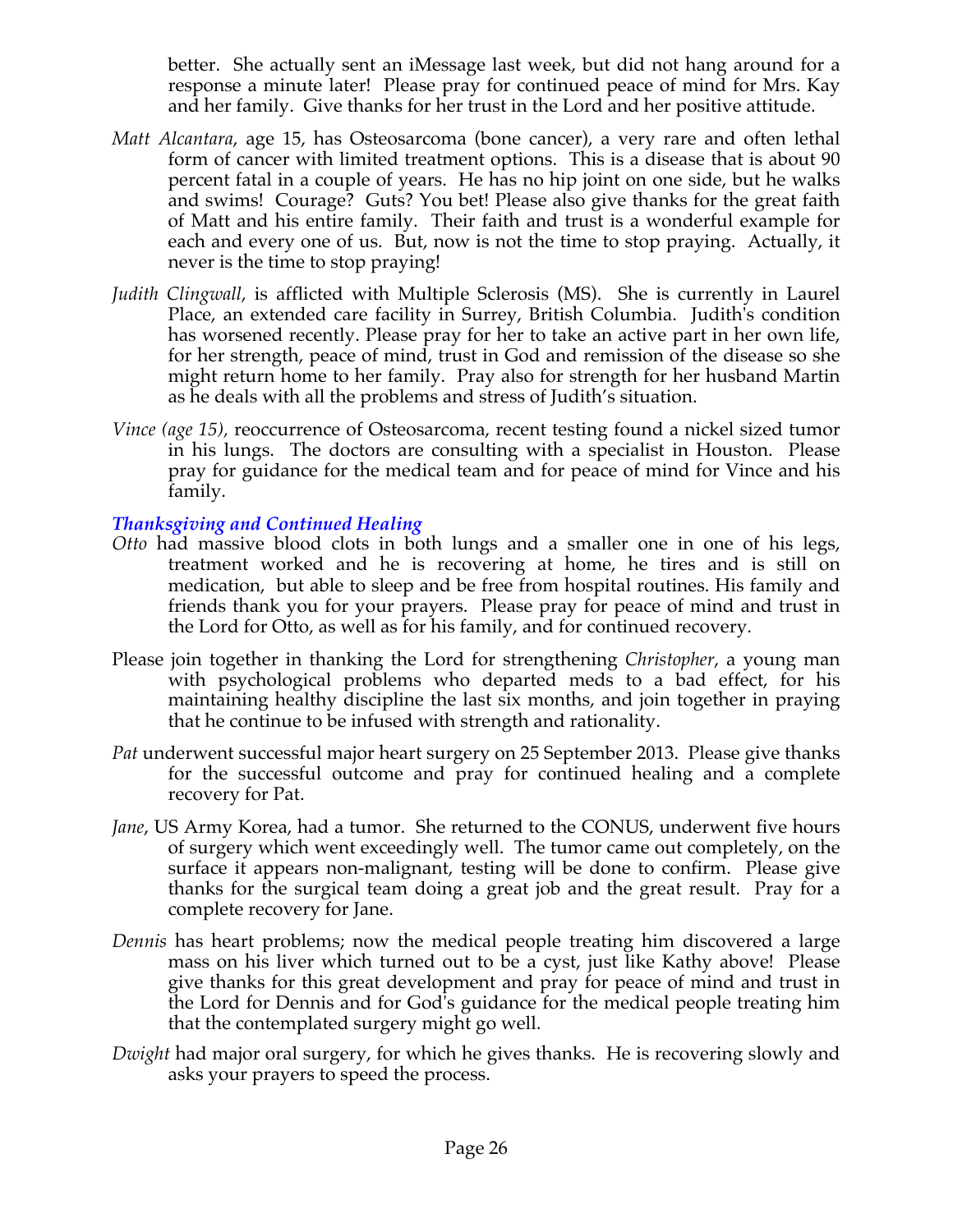- *Joyce* broke her left leg and sprained her right foot in a fall and had surgery the morning of 24 July 2013. She asks you to give thanks for the surgery having gone well and asks you also pray for her continued healing, she will be spending several weeks her right leg in a walking boot and several months with her left leg in a cast.
- *Mike* was very ill in hospital. He is doing much better now and his family asks you to give thanks for the miraculous recovery. Mike is a veteran who has served his country when she called. Please pray he will open his heart to God so He can make Mike's crooked road straight and pull him towards the summit rather than to the pit.
- *James* had surgery the morning of 4 April 2013 at Cancer Treatment Centers of America which appears to have gone well. The pathology report found the high grade carcinoma cancer was confined to the bladder. There was no sign of cancer in surrounding areas, tissues, organs, etc. The Sovereign King of heaven and earth has blessed Jim immensely; he will not have to endure chemo or radiation, he will continue with various tests and see the physicians. Please give thanks for the good result and the work of the surgical team paying attention and doing their very best. Pray for James' continued recovery and for him and his wife Dawn to be able to put their worry and concern on His Back.
- *Jeff* had successful surgery on Monday 4 March 2013, at Vanderbilt Medical Center to remove his esophagus as the doctors felt this is the only remedy for precancerous and cancerous cells in his esophagus and stomach. Please give thanks for the successful surgery and pray that his pain level will go down and he will recover quickly. Pray for Jeff and his family to keep their faith in God and let him carry their worries.
- *Rick* is recovering from hip replacement surgery in the middle of February 2013.
- *Buzz Baron* had C5-6 surgery the morning of 3 March 2013, which went well. Please give thanks for the surgical team paying attention and doing their best and for a good result; pray also for a full and rapid recovery.
- *Karen* had surgery the afternoon of 1 March 2013 to remove a spot on her lung; the surgery went well and the spot was benign. Please give thanks for the great result. Pray also for continued trust in God and peace of mind for Karen, as well as a rapid recovery.
- *Dick*'s left arm was amputated after treating for Merkel Cell carcinoma over a year. He is now believed to be cancer free and is waiting to be fitted with an artificial arm. Please join Dick and his family in giving thanks to Our Lord Jesus Christ for his recovery as well as for their trust in God.
- *Traci* had surgery colon cancer on 27 December 2012. The surgery went very well and she appears to be cancer free. But, she had a pulmonary embolism and another clot in the artery to the spleen which will keep her in the hospital for at least several days. Traci is beginning to be weary of her medical situation. Please pray that she will not become despondent. Pray that she will open her heart to God's Grace that He might enter in to her heart and strengthen her.
- *Bob Smouse* had shoulder surgery on 28 November 2012. He would appreciate your thanksgiving prayers. While the surgery apparently went well, he is still in pain and would also appreciate prayers for continued healing and the pain to subside. He promises to work very hard on recovery therapy.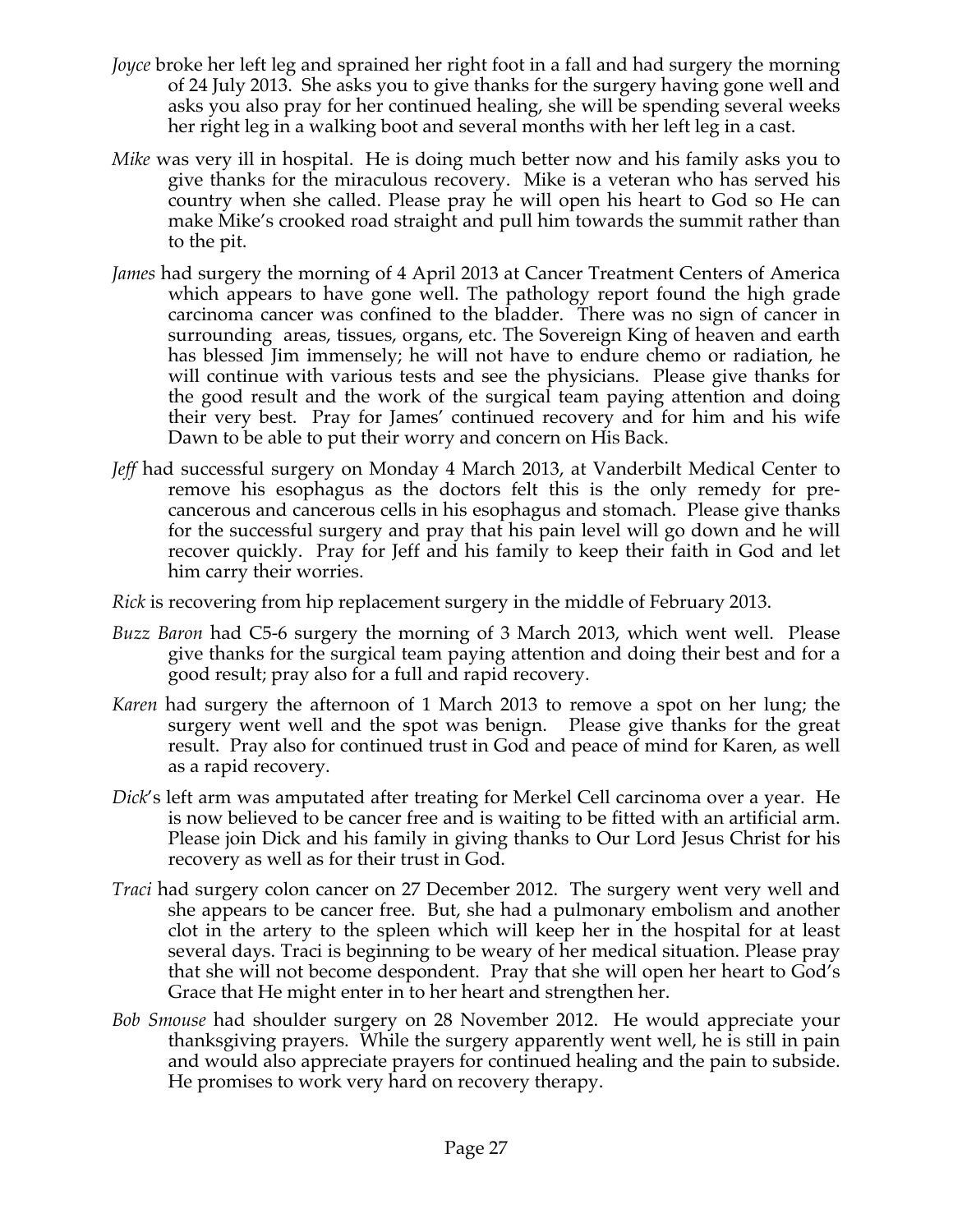*Carol Stone*, the sweet wife of Mike Stone, recovered far better than expected from a severe brain bleed, but fell recently and broke her hip.

Please pray for peace of mind and trust in God for Mike, guidance for the medical team treating Carol and strength for Carol as well as faith and trust. No one can ever understand the why of these things here on earth. Sara who passed this request on asks that you pray in both faith and hope.

#### *Business*

*Mark's* business is in difficulty. He works in a shrinking field, of which he is one of the country's true masters, but there is little work available. He asks that you pray that he can find a way to survive in his industry, which he loves and needs his talents. Pray he can find new sources of business and new ways of doing things, perhaps someone to partner with to better use his talents. Pray also for those who work for and with him that they might do their best to help.

#### *Employment*

- *Chris* and several others at his firm were let go after many years of faithful service. Please pray that they might find a company that can use their considerable skills and dedication to their mutual benefit. Pray also for those who remain behind that they might find peace in the confusion caused by the departures.
- *Doug* recently became unemployed from his job of 18 years. He has been applying for jobs, but unable to get one at this time. His wife is working; this is not enough for the family. Please pray he will find employment with a firm that will be able to use his considerable skill and hard work to benefit both the firm and the family.
- *Catherine and Lewis* are at a low ebb due to a struggle for employment. Your fervent prayers will be appreciated.
- *Lori* is considering a potential change in her employment. Please pray for God's guidance in considering all aspect of her potential work.
- *Rodriguez Family* are looking for work. It seems many obstacles have been put in their way of finding employment. Please pray they will find employment with a firm that will be able to use their considerable skill and hard work to benefit both the firm and the family.
- *Sarah* is concerned about the future with her company. She would appreciate prayers for her continued employment and that her firm might find more and better ways to use her considerable skills.

## *Financial Guidance and Healing*

*David and Lorna* are having financial problems. They are trying to find a smaller home which may be more affordable. *Lorna* has had an ongoing battle with brain cancer, her trips back and forth to the hospital have drained their finances to the point they sometimes struggle to have enough food in the house. Pleaser pray for Lorna's healing and guidance on how they might handle the financial difficulties in which they have found themselves.

#### *Guidance*

*William* is an elderly man living with his Son and Daughter in-law. William is causing trouble in the family because of his demanding ways and continually using bad language. The family is at wit's end to know how to handle him and will appreciate your guidance and prayers.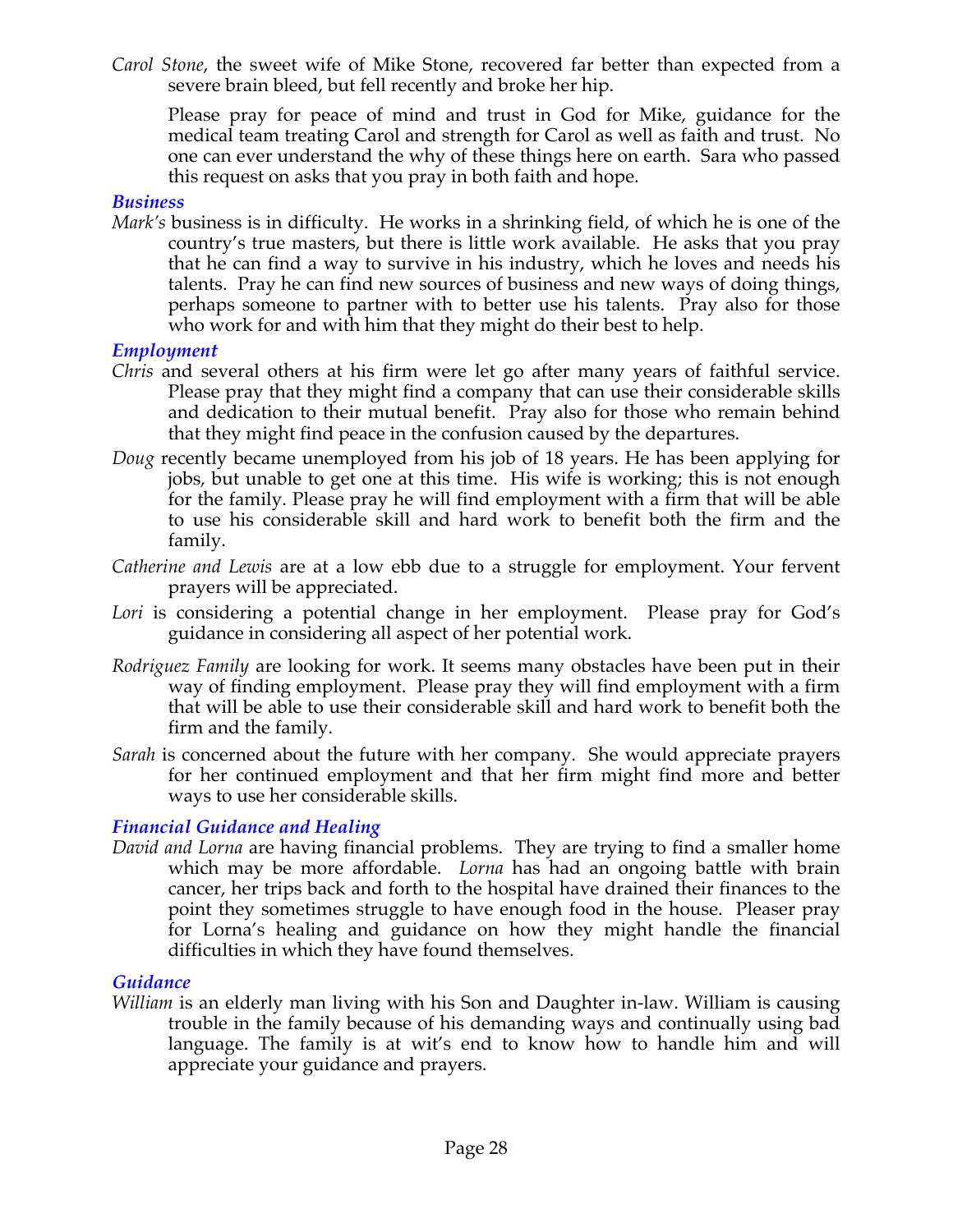- *Caitlin* is in the grip of the Prince of Darkness; she thinks there is escape from reality in drugs. The saddest part is that reality is not as she sees it. Her family is despairing as they can do nothing to help her and ask that you pray for the Holy Ghost to enter into heart and show her the need for change before it is too late.
- *Nathaniel* is in spiritual turmoil. His family and friends will appreciate it if you will keep him in your prayers for him to find the root of his trouble and accept God's help to heal his heart.
- *Sam* and her *two children* that have been living in a shelter and are to lose their place there. Please pray a place will be found they can stay in and recover.
- Please pray *Darlene* will surrender her life to Christ.
- *Norrie* is facing daily exams in the weeks ahead. Pray for calmness and concentration and to do the best possible.
- *Jonathan* is addicted to drugs. He is now in jail awaiting trial. His parents and friends will appreciate it if you will keep him in your prayers for him to find the root of his trouble and accept God's help to heal addiction.
- *Beth* is suffering from ungodly treatment in her marriage. Please pray God will guide her in her behavior, actions and thoughts that she might be able to lead her husband to God so her marriage might prosper to the benefit of them.
- *Brandon* a young man from a Christian family who married a year ago and almost immediately became estranged from him family. As a result he has had a serious problem with keeping the civil law. Please pray for Brandon that he will return to the Lord and the many problems will be eventually settled. Pray the hurt he has caused so many will be helped with our Lord's care and love.

*Dennis* has some decisions to make and will appreciate our Lord's guidance.

*Earl* to read and understand Scriptures he has been given.

- *Jeanette* has had many members of her family die from diabetes and several are near death now. Jeanette does not know the Lord and is despondent and perplexed about her family and herself. Please pray she can open her heart to allow the Holy Ghost in to bring her knowledge and understanding.
- *Christy* just lost her sister in an automobile accident; this follows closely the loss of two family. Please pray she can let our Lord Jesus Christ carry all her sorry, worry and care at this extremely difficult and stressful time.
- *Dr. Elizabeth Raj* is teaching a biblical approach to the psychological problems facing many in our society today. She is battling against the growing influence of worldly psychology adopted by the churches themselves. Elizabeth constantly stresses answers are found between the covers of that precious Book, the Holy Bible. Please pray for encouragement, strength, fortitude and courage for her.
- *Daniel and Danielle* are experiencing family strife as a result of custodial issues with a daughter. Please pray they and those they strive with might look to the child's best interests in their time of difficulty and disagreement; to work for her best interests and not use her as a weapon amongst themselves.
- *Abigail* is a teenager who has behavior problems. She feels she is in an area of mental darkness. Please pray that she might look to God for help and not within herself.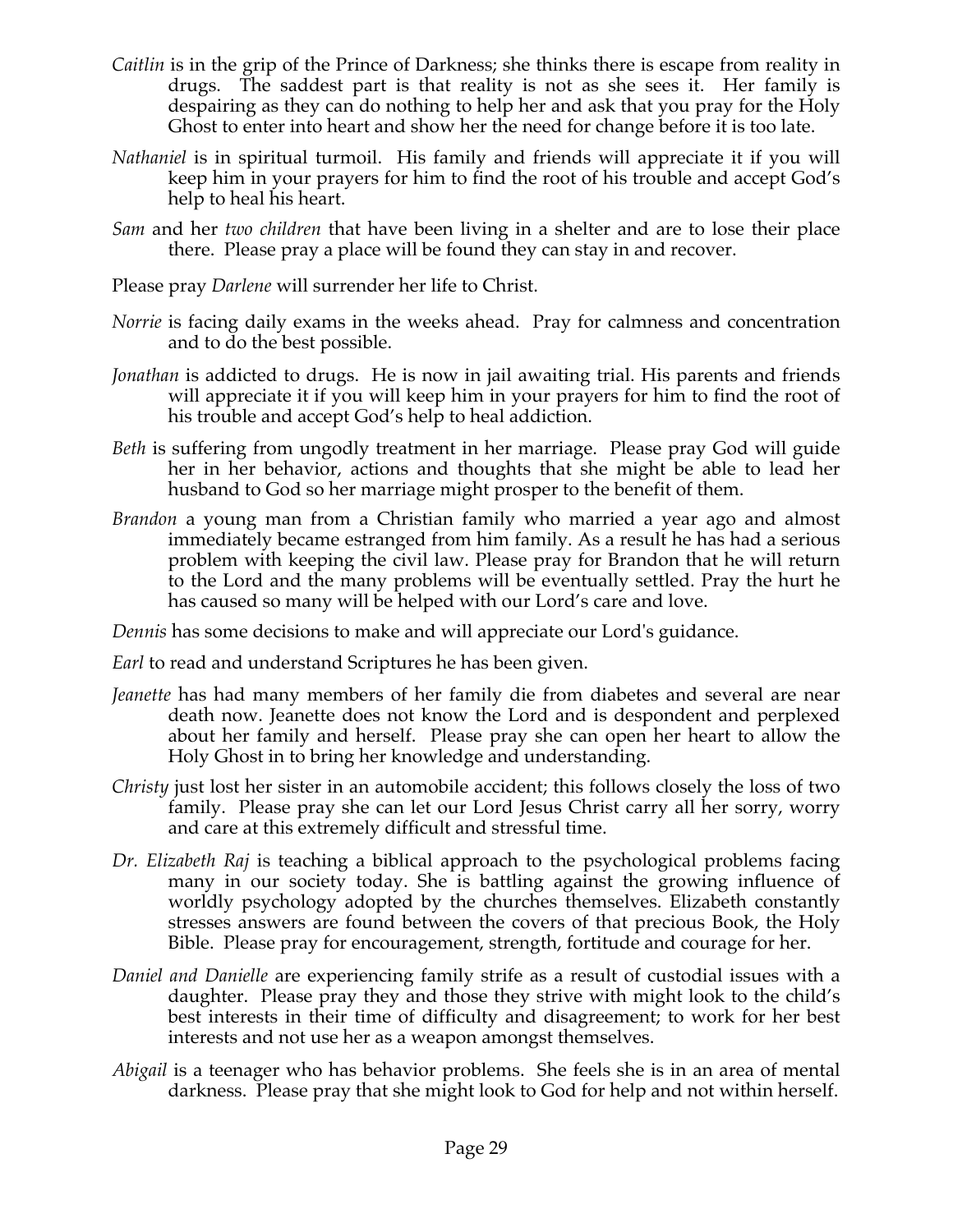*Sara* asks that you pray for guidance for her as she deals with the stresses of her family and life. Pray that she can separate those things which she can affect from those things which she cannot and give her grace to accept that she cannot do everything and can only change those things within her control. She asks for God's help to grow her business while keeping up with the needs of her mother and husband and healing her own problems.

*Jacquie* to open her heart to God and accept His Love and Grace.

*Hap* asks you to pray he might be able to trust God will help him make the right decisions at the right time and not to worry uselessly, to change those things he can change, accept those things he cannot change, sleep well to be able to do the correct things with a clear head and that he will open his heart to the Holy Ghost.

# *New Minister*

*Don Fultz* was ordained on 15 December 2013, at St. Peter's Anglican Orthodox Church in Statesville, North Carolina, by Bishop Jerry L. Ogles. Please pray for Don to do his very best at fulfilling the special responsibilities he has taken on and give thanks for his commitment.

## *AOC Congregations*

- *Rev Rick Reid* asks that you pray for Saint Andrews Anglican Church in Newton, North Carolina. They would like to see their congregation grow to the point is it selfsustaining and vibrant. The congregation asks that you pray for the Holy Ghost to enter into their hearts and inspire them to do their best to further His Will.
- *Nathan* in Wake Forest, North Carolina needs God's Help to find others who are interested in having a Bible believing Church in the Anglican tradition. He would like to develop a congregation to associate with the Anglican Orthodox Church.
- *Saint Joseph of Arimathea Anglican Orthodox Church* is under a lot of stress. We all are, but they need even more prayer. Rev Roger Jessup, their wonderful minister, is pressed by the duties of a primary care giver, in addition to all the worries of this world. They have one of their family's primary breadwinners who will be soon unemployed, absent His intervention. Roger's niece will lose her job at the end of the year when her tech center shuts down. As Rev Roger said so eloquently, "We must pray for those who mean us harm and deprive us of our property are our enemies: Our LORD has so commanded us." We must pray they will see light and cleave to it while turning their backs on the Prince of this World. Equally important, we must pray that the Lord will raise up a political leader from among us as He has done in the past. Pray also for trust in God for each member of the parish and for them to find economic relief.

# *Thanksgiving*

*Hap and Dru Arnold* give thanks for travel this week.

## *Armed Forces & Contractors*

Airman Donny Patton (Hulbert Field, Florida), Jordan (USMC – Fleet Marine Force - Pacific), Trevor (USAF - KC-10 Boom Operator – New Jersey), Trevor (USN – Whidbey Island, EF-18 Pilot), Kurt Thomas (USN – Camp Foster, Okinawa)

# *Persecuted*

Around the world, Christians are under attack, not only in the Muslim world, but from Hindus and others in India. Also, they are under continual attack in the name of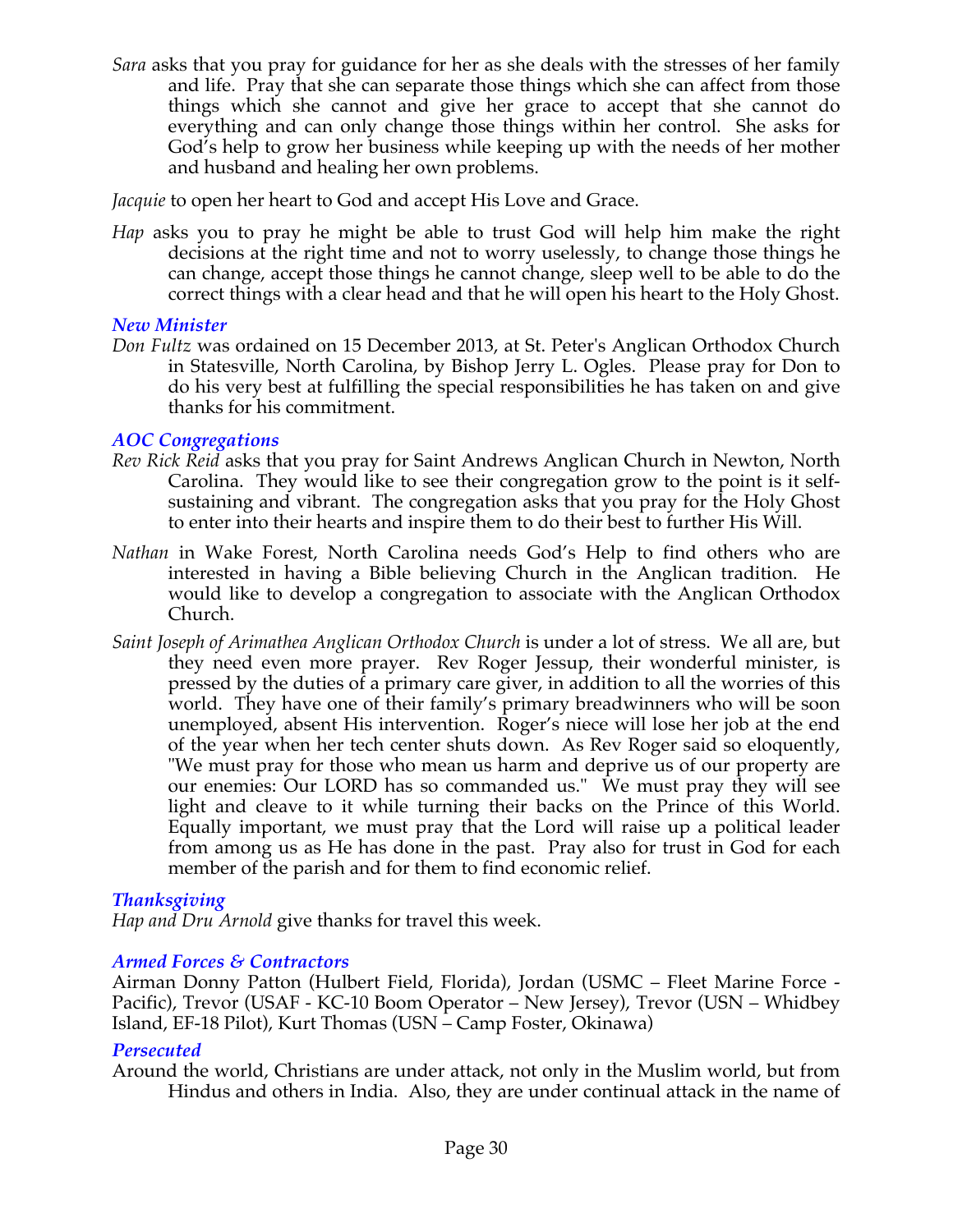"Separation of Church and State" in the western world, as it becomes actively atheist or pro-devil buddy. Please pray for God's guidance and protection for all persecuted Christians and those around them.

## *Various Special Requests*

- Please pray the Typhoon that hit the Philippines will ease off and the people will recover from the devastation.
- This is a horrible time for the *people of India, Christians in particular*; they are having problems with Hunger, Bank Closings, Transportation and Schools not functioning. Pray for the Leaders and Members of our Church in Eluru Andhra Pradesh. Pray their basic needs will be met and God will be close to them in this time of need.
- *Lisa* discovered her 9 year old daughter *Mariah* had been raped. This is in the court system now and we know that prayers are needed for this family. "The effectual fervent prayer of a righteous man availeth much" James 5:16 Lisa says she feels the power of your prayer in God's hand on her heart.
- Please pray for *all the people of Egypt*; Bishop Mouneer Anis of Egypt is asking your prayer as the supporters of the deposed Mursi government, with the support of the United States government, have been attacking Christian churches--Anglican, Catholic and Orthodox. They destroyed the car of Anglican priest Rev. Ehab Ayoub. The people of Egypt, the people of the United States need our prayers, even more so the people of the Muslim Brotherhood that they might repent of their evil and know God so the rest of the people may live in peace.
- We ask that you pray, please ask God that the Holy Ghost might give you insight into how you might make the lives of your friends and family better. Remember helping others is not just those who you don't know!
- Please join us in praying that the *Free Teen Guitar Class* will be continue to be an opportunity for God to work in the lives of the kids and their families. Please ask God to guide the class to new opportunities to make Him known to others. Help us to let the love of our Lord shine through us into their lives, putting Him first, so that He might enter in to their hearts and lives.

# *Question that only you can ask*

What would you like to know about our history, what we believe, what we do or how we operate? Hap is looking for material for the continuing education class and *Thought for the Day* material. Help us help you. Please send your question to Hap so we all can get an answer. Just because you don't know the answer to your question doesn't mean you are the only one who doesn't know. But, if you don't ask, no one will know.

## *I'd like to get a different point across or announce something*

If you have a different point of view, I would be happy to give you room to get your point across. While this publication is my perspective on events, I recognize not everyone may agree and that some people would like to express their own opinion. If you want to write something, please forward your item to Hap (with a note as to whether or not you would like editing help) to: hap@faithfulcenturion.org.